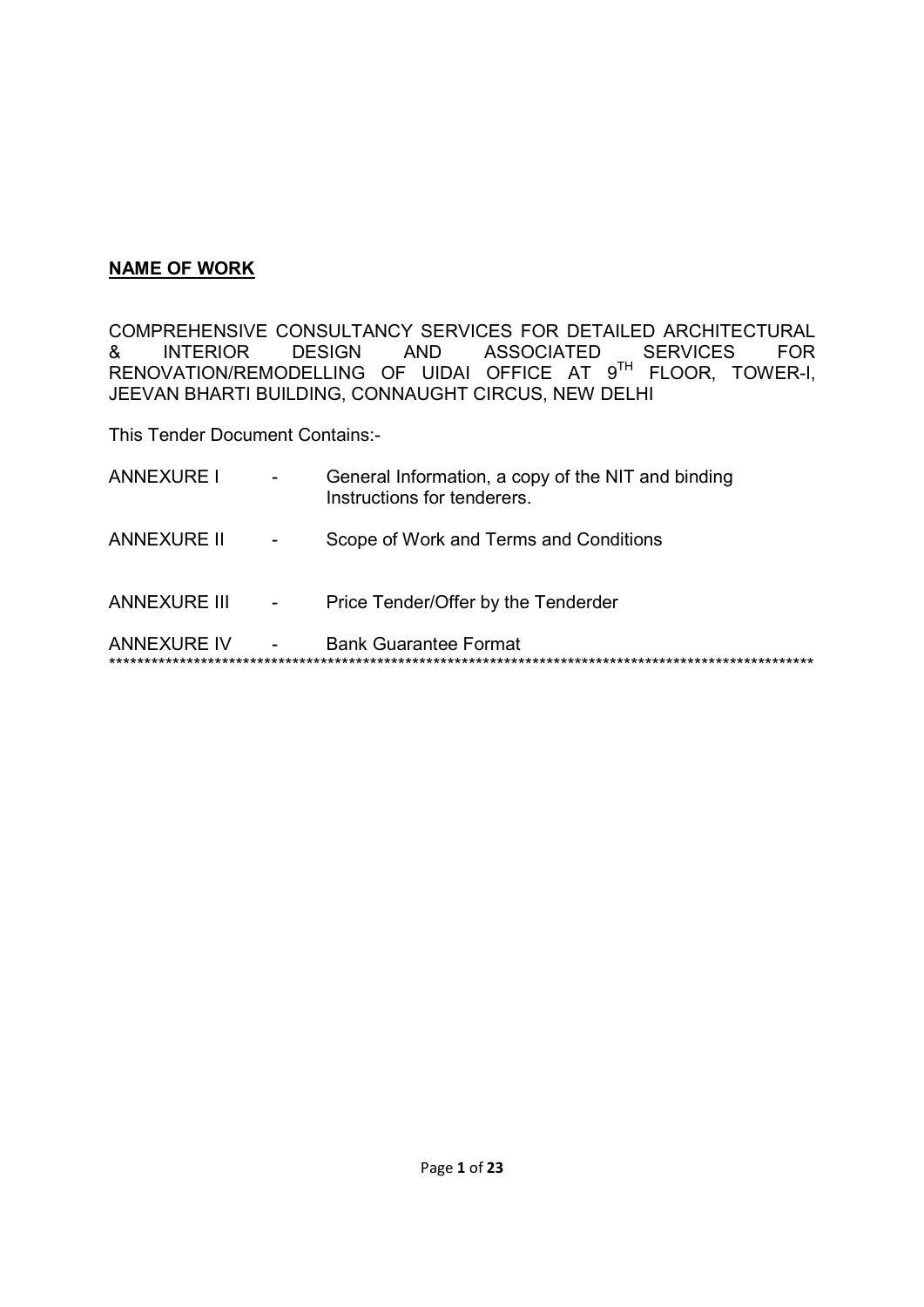### **ANNEXURE-I**

## **NOTICE INVITING TENDER**

## Sub: **CONSULTANCY SERVICES IN CONNECTION WITH REMODELLING, RENOVATION AND LAYOUT AND INTERIOR DESIGN AND ALL ASSOCIATED WORK FOR UIDAI OFFICE**

 Sealed tenders are invited by the Headquarter Office of Unique Identification Authority of India, 2nd Floor, Tower-I, Jeevan Bharti Building, Connaught Place, New Delhi (hereinafter referred to as 'UIDAI'), in the prescribed forms and as per following details:-

**Description of work**: Layout design and interior design, design of electrical and AC systems and all utilities in the subject premises. The work shall involve preparation of specifications, preliminary drawings and working drawings, bill of quantities (BoQ) tender document for execution of work, evaluation thereof etc. The consultant will also supervise the execution of work by deploying two Site Engineers i.e. one civil and one electrical.

**Place of work : 9th Floor, Tower-I, Jeevan Bharti Building, Connaught Place,** New Delhi

**Estimated cost of remodeling & renovation work**: Rs.2.00 crores (approximate)

**Pre-requisite experience**: The tenderer should have carried out similar consultancy service work for Central / State Government / PSU / Autonomous body controlled by the Central Govt. for 3 (three) works each costing equal to or more than Rs.2.00 crores in the past 3 (three) years or a single work costing equal to or more than Rs.6 crores in the past 3 (three) years. Stipulated proof required.

**Earnest money**: Rs.10,000/- through Demand Draft / Banker Cheque in favour of "PAO, UIDAI, New Delhi" payable at New Delhi.

**Cost of consultancy services to be quoted:** a) This shall be quoted as a percentage of the final cost of work.

**Tender for availability :** The tender document shall be available for a sum of Rs.500/- (non-refundable) payable through Demand Draft / Banker Cheque in favour of "PAO, UIDAI, New Delhi" payable at New Delhi from 24th January, 2011 on all working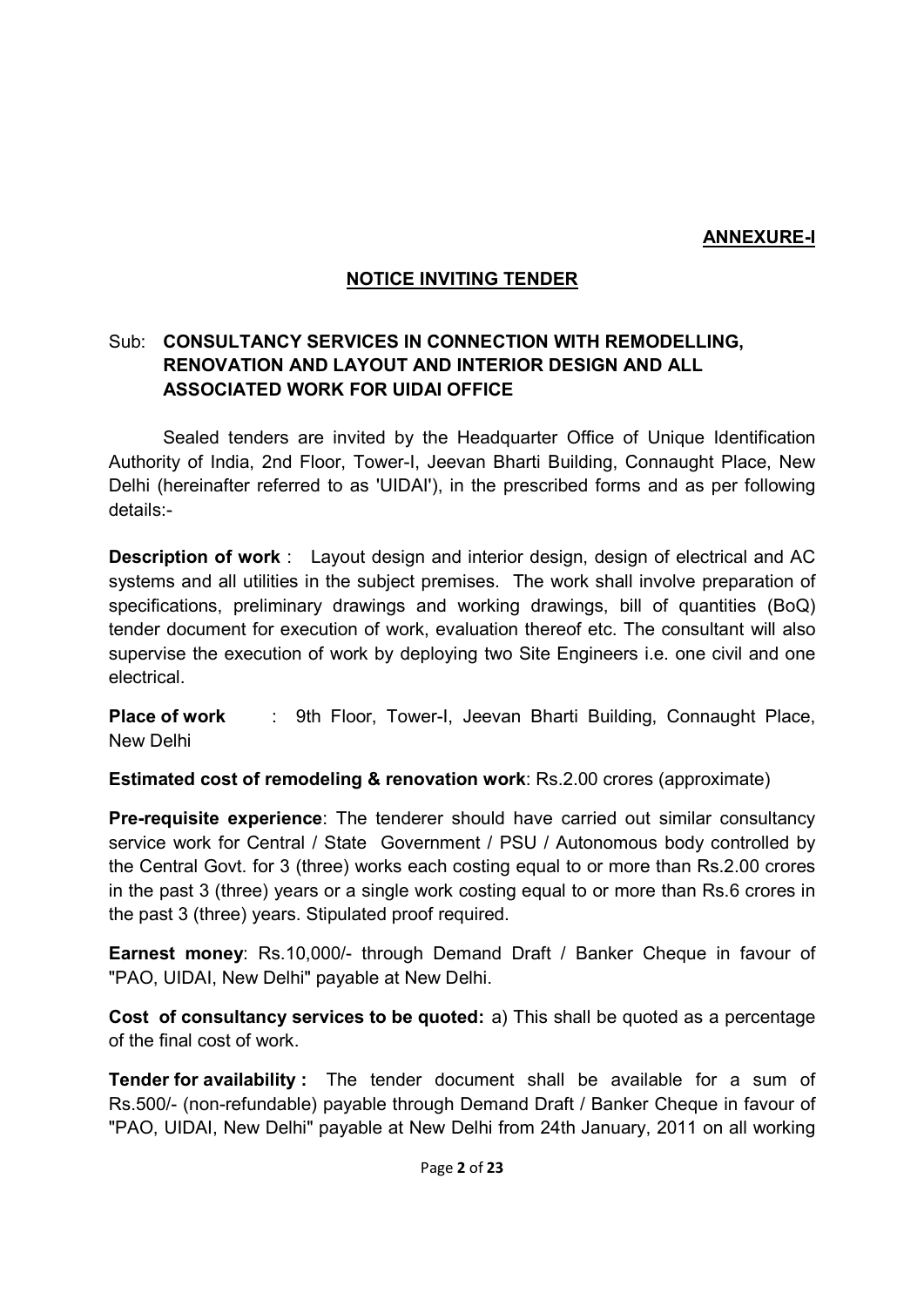day during office hours between 10.00 hrs to 16.00 hrs. at the Admin. Section, 2nd Floor, Tower-I, Jeevan Bharti Building, Connaught Place, New Delhi.

b) The same can also be downloaded from the UIDAI website **http:// uidai.gov.in**

c) Such downloaded tender shall be accompanied by a draft of Rs.500/- (nonrefundable) in favour of "PAO of UIDAI, New Delhi", payable at New Delhi.

**Date of submission of tender**: The last date for submission of tenders shall be upto 16.00 hrs. of 15th Feb.2011. To be dropped into the tender box.

**Place of submission of tender**: The tender box shall be placed in the Lobby of UIDAI Headquarter office, 2nd Floor, Tower-I, Jeevan Bharti Building, Connaught Place, New Delhi.

**Date of opening of tenders**: At 16.00 hrs of 15th of February, 2011 in the conference hall at UIDAI Headquarter Office, 3rd Floor, Tower-II, Jeevan Bharti Building, Connaught Place, New Delhi.

 It must be noted that unsealed tenders and / or tenders not accompanied by EMD and / or Rs.500/- for downloaded tender shall be rejected. The tender should be submitted in a sealed envelope which shall clearly state the subject mentioned herein in bold capital letters in dark ink. The UIDAI reserves the right to reject or accept any tender without assigning any reason and UIDAI's decision in all such matters shall be final and binding on all tenderers. The tender is not transferable.

> Yours faithfully, for & on behalf of UIDAI

> > Sd/-

## [ **B.K. VERMA** ]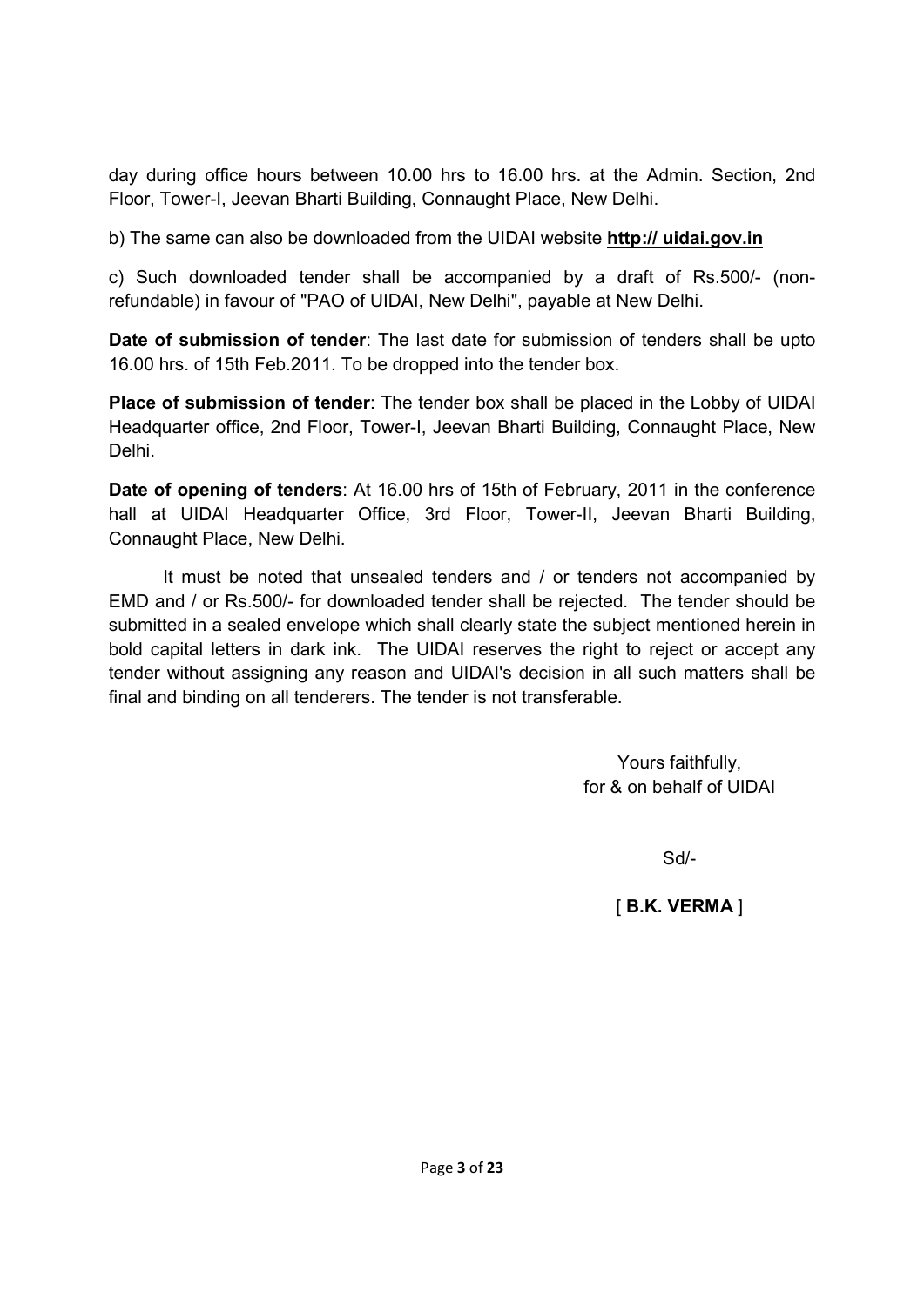# **General Information**

## **1.0 SUBMISSION OF TENDERS:**

1.1 Tenderer: - Any person competent to enter into a contract as per laws in force in India can participate in tender, subject to the provisions contained herein.

1.2 The tenderder shall submit his tender along with EMD in an envelope duly sealed, super-scribing the name of the work as indicated above. The sealed envelope shall be submitted on or before 15th February, 2011 up to 1600 hrs in the office of UIDAI HQ.

1.3 Annexure III duly signed & filled quoting the rates/fee in %age of estimated cost, subject to the provisions in para 5.5 of Annexure II regarding Fee.

## **2.0 PRICE TENDER :**

This part shall be the rate in percentage terms to be quoted in the format enclosed as Annexure III.

## **3.0 EARNEST MONEY DEPOSIT (EMD)**

3.1 The Tenderers are required to submit an interest free Earnest Money Deposit (EMD) of Rs. 10,000/- (Rupees Ten Thousand only) in form of "**Demand Draft/Bankers Cheque or Pay Order in favour of "PAO, UIDAI, New Delhi"** drawn on any Nationalized or scheduled commercial bank, payable at New Delhi along with their offer.

3.2 Any offer which is not accompanied by the requisite Earnest Money Deposit shall be rejected outright.

3.3 EMD of the successful tenderder (Consultant) shall be adjusted against the Performance security – clause 4 below. EMD of the successful tenderder can also be returned after signing of the agreement provided Performance security has been given in BG for the requisite amount. The EMD of the tenderers shall be returned in accordance with provisions specified in this document. The successful tenderder (Consultant) is required to remit a performance security within the stipulated time.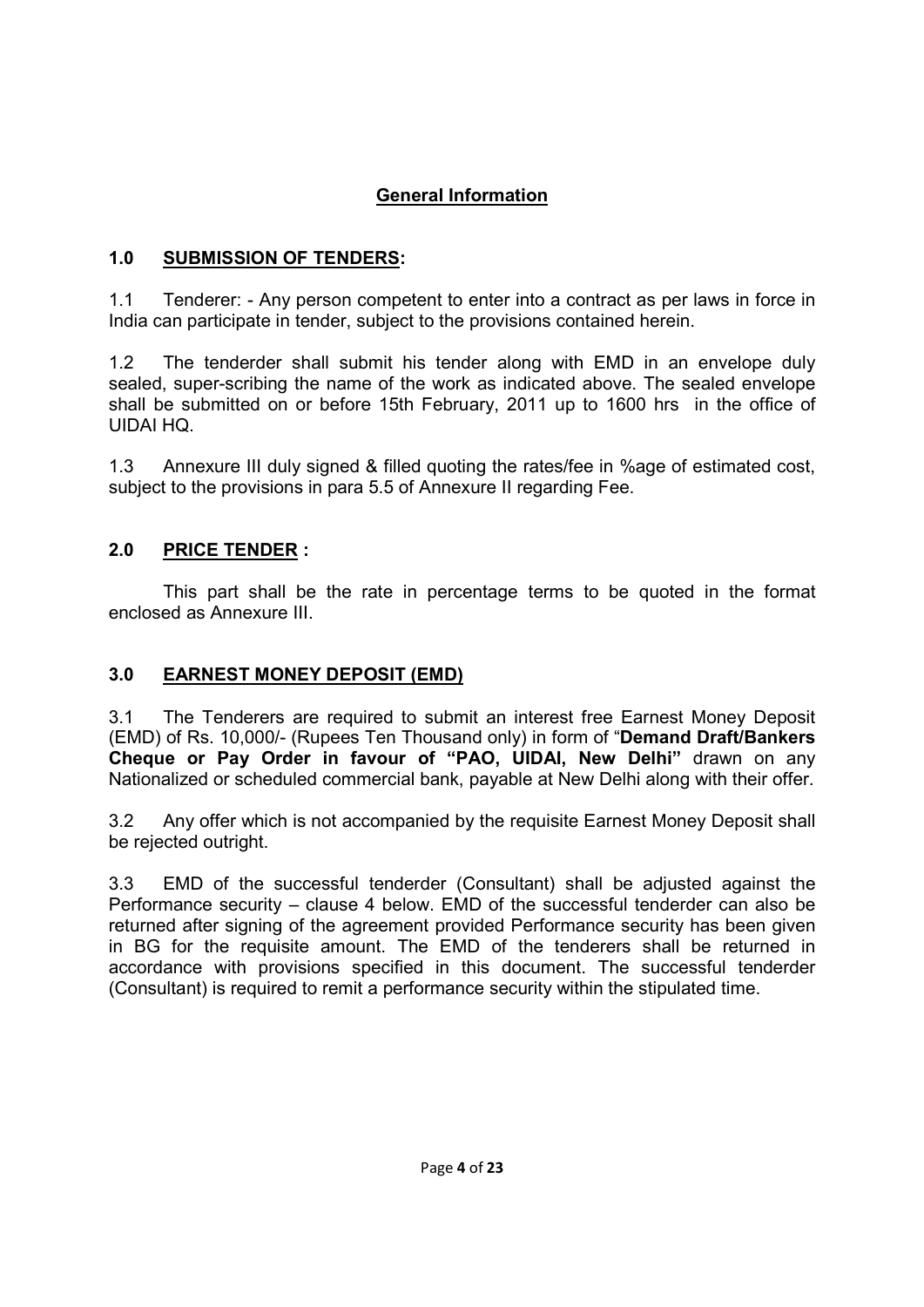The EMD shall however be forfeited in the following cases:

a) If the tenderder withdraws his tender (Offer) during the interval between the tender Due Date i.e. tender opening date and expenditure of the Tender Validity Period i.e. 90 days from the date of tender opening.

b) If the successful tenderder fails to accept the letter of Acceptance in writing within the time specified in this document or any extension thereof granted by UIDAI.

c) If the successful tenderer (Consultant) fails to sign the agreement within the time specified in this document or any extension thereof granted by UIDAI.

## **4.0 PERFORMANCE SECURITY**

4.1 The consultant shall submit a Performance Security to UIDAI for a sum equivalent to 5 % of the Cost of the Consultancy. The Performance Security (for the amount after adjusting the EMD where it is given in form of Demand Draft/Banker's Cheque or Pay Order) shall be submitted within 15 days of issue of Letter of Acceptance.

4.2 The performance security shall be in the form of an irrevocable BANK Guarantee (as per enclosed format)/Demand Draft/ Bankers' Cheque or Pay Order in favour of PAO, UIDAI, New Delhi drawn on any Nationalized or scheduled commercial bank and payable at New Delhi. The said Performance Securities will be kept valid for six months over and above the Scheduled period of completion of work. The performance Security would however be forfeited in case of any event of Default leading to termination of contract as described in the Agreement.

4.3 The Performance Security shall be released six months after the payment of final bill.

## **5.0 VALIDITY OF TENDER :**

The validity of the tender shall be for a period of 90 days from the date of opening of tender.

## **6.0 UNSUCCESFUL TENDERER :**

UIDAI shall return the EMD received from the unsuccessful tenderers within 105 days of opening of the proposal. The EMD shall be returned without payment of any interest.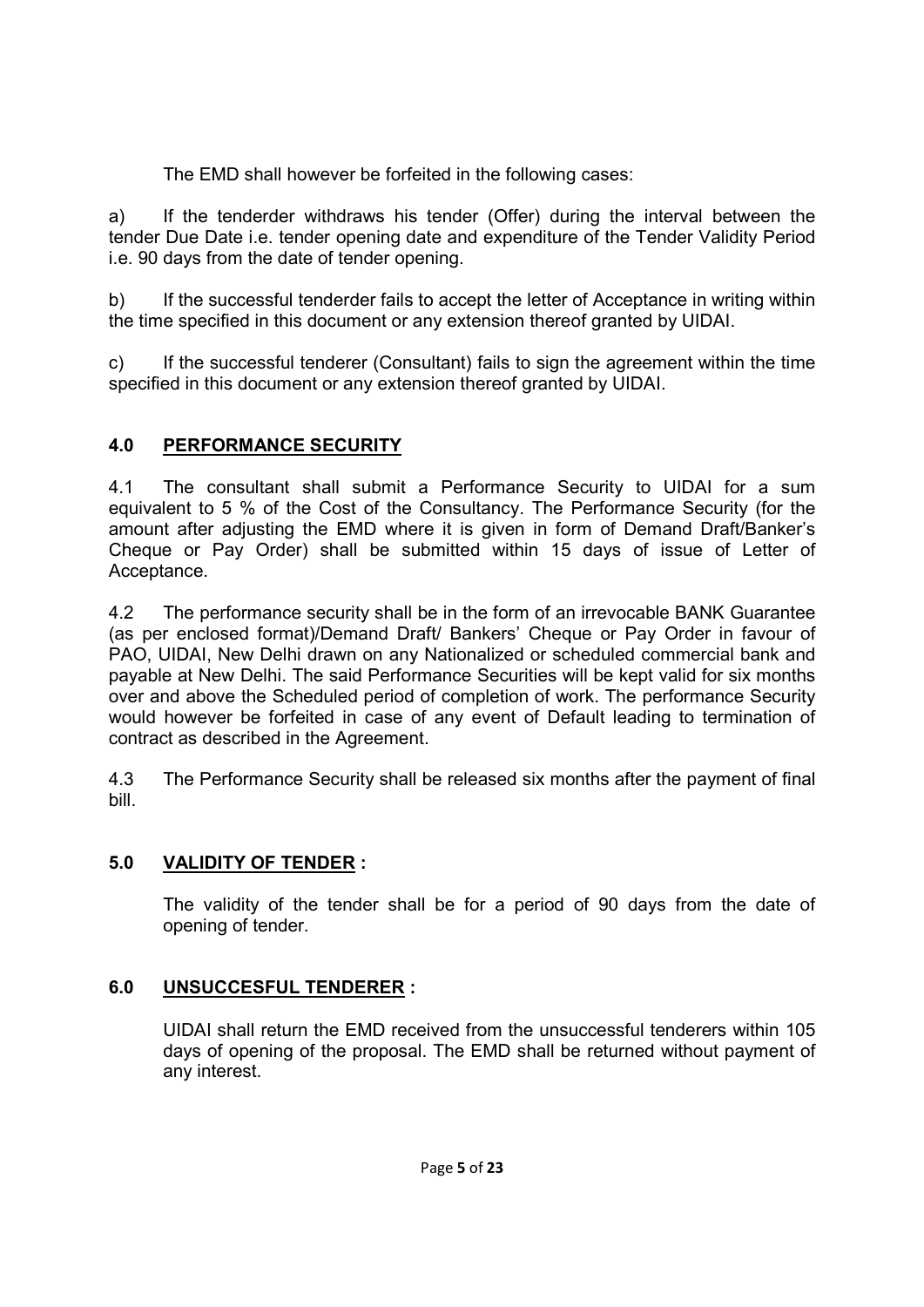# **7.0 LETTER OF ACCEPTANCE (LOA) AND SIGNING OF AGREEMENT.**

71. Consultant must send his acceptance within 10 days of the issue of LOA.

7.2 The performance Security shall be submitted within 15 days of issue of LOA.

7.3 The Agreement shall be signed by the consultant within 30 days of issue of LOA or within the time as extended by UIDAI.

7.4 If the consultant fails to comply with any of the stipulations contained in this tender document (unless any relaxation / dispensation is expressly given by UIDAI in writing for compelling and genuine reason). The decision of UIDAI would in such a case be final and binding. The LOA can then be withdraw duly forfeiting the EMD and no claim of any kind shall be entertained thereafter.

# 8.0 **ALL TENDERERS MUST ENSURE**: -

- 8.1 That the tenders are dropped into the tender box located Level-2, Tower-I, Jeevan Bharti Building, Connaught Circus, New Delhi before 1600 hrs on 15<sup>th</sup> February, 2011
- 8.2 That the tenderer must sign each page of the tender document in token of confirming that he has scrutinized the tender document fully without missing out anything.
- 8.3 That the price tender is clear and unambiguous free from encumbrances and conditions.
- 8.4 That there are no counter offers or deviations.
- 8.5 That the tenderer or his authorized signatory must be present to sign the tender opening register.
- 8.6 That there are no cuttings and alterations in the tender.
- 8.7 That in case of company, partnership etc, the copy of legal documents in support thereof must be submitted. Only registered partnership deeds/documents shall be considered. These shall be verified subsequently by UIDAI.
- 8.8 That the tender must be signed by the proprietor/person having valid power of attorney.
- 8.9 All documents attached by the tenders shall be deemed to be a part of the tender and therefore must be duly signed by the tenderer.
- 8.10 Typographical errors shall not be interpreted to the advantage of the tenderer. Decision of UIDAI on such matters shall be final and binding.

# 9. **PRE-REQUISITE EXPERIENCE FOR CREDENTIALS**

9.1 The tenderer should have carried out similar consultancy service work for Central/State Government/PSU/Autonomous Body controlled by the Central Government for three (03) works each costing equal to or more than 2 crores in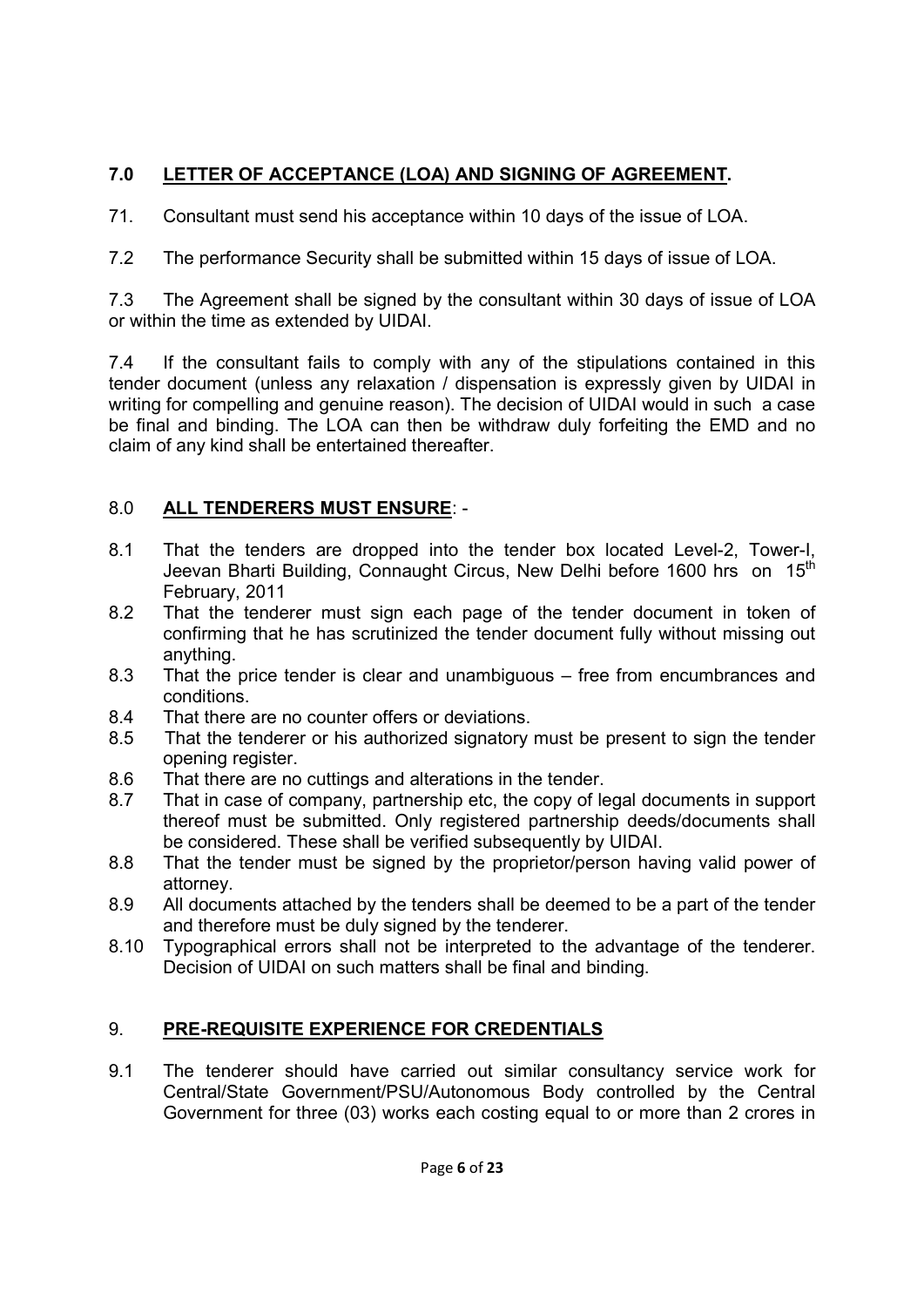the past three years or a single work costing equal to or more than 6 crores in the past three years. Stipulated proof required.

- 9.2 The documents submitted by tenderers in support of credentials are required to be submitted along with the tender. These will be got verified. Originals must be furnished if and when demanded by UIDAI.
- 9.3 Unregistered documents in case of partnership, mergers, acquisitions etc shall not be entertained in support of credentials and experience.
- 9.4 Similar works shall be with reference to scope of work defined herein and in the NIT. Decision on similarity made by UIDAI shall be final and binding.
- 9.5 Only completed works shall be considered for credential purposes. Works in progress will not be considered. The certificate of completion or similar such document in support of credentials must be signed by the in-charge and empowered officer of the organization. Copies of bill etc submitted in support of credentials shall be subject to verification by UIDAI.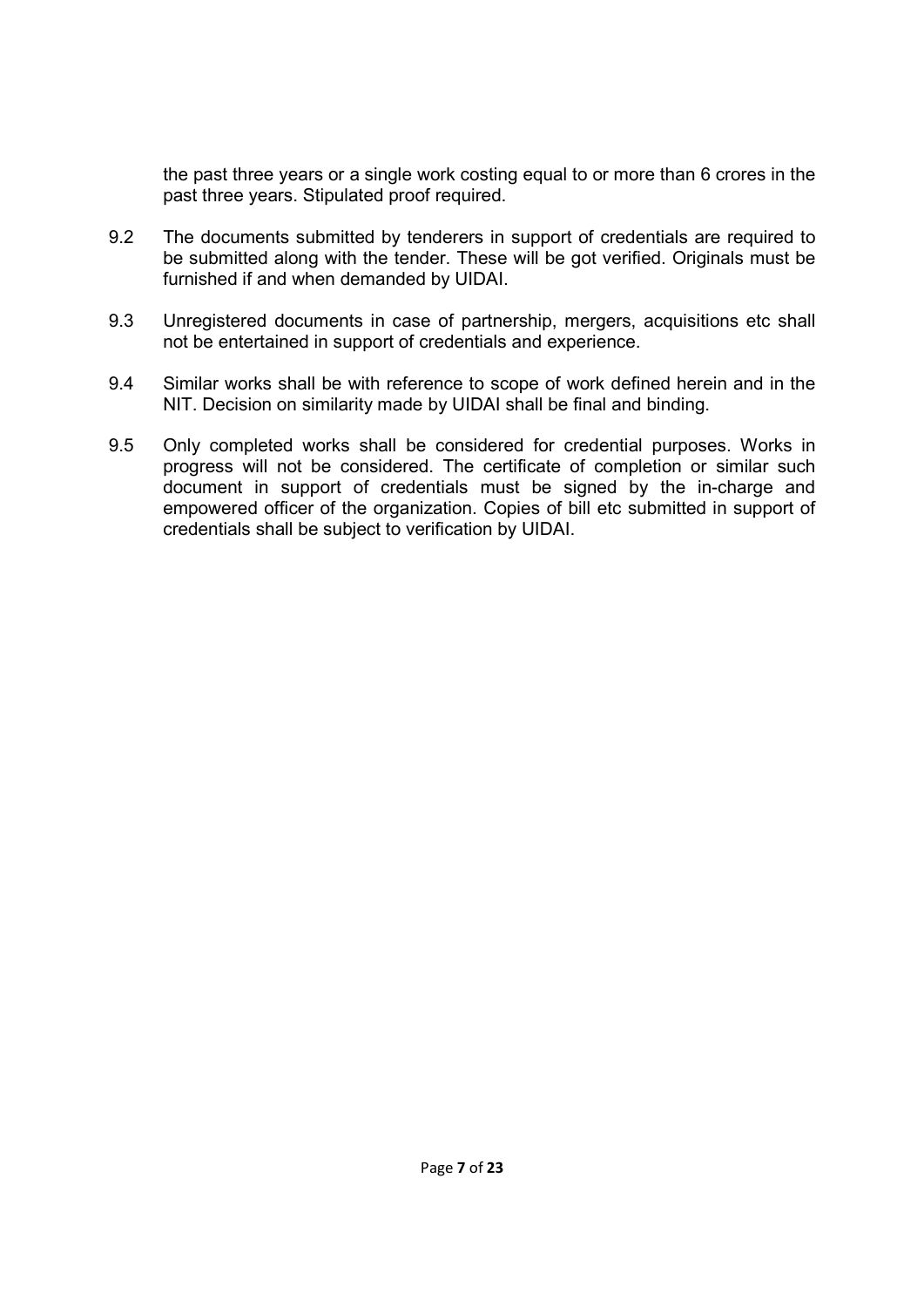### **ANNEXURE II**

#### **SCOPE OF WORK AND TERMS & CONDITIONS**

#### 1.0 **LOCATION**

UIDAI is an attached office of the Planning Commission, Government of India with its Headquarter office in New Delhi. The Headquarter office is functioning from two floors i.e. at floor-3 in tower-II and floor-2, Tower-I, Jeevan Bharti Building, Connaught Circus, New Delhi. As the organization is expanding, an additional floor at Level-9, Tower-I has been taken on rent in Jeevan Bharti Building from LIC hereinafter referred to as the said premises and shall be the site of the work.

#### 2.0 **SCOPE OF WORK**

The said premises, like other floors of the building are centrally air conditioned with centralized power distribution and emergency backup. The earlier tenant of the said premises has vacated and now UIDAI is going to use it as a part of the Headquarter office. The interiors should reflect the image of a forward looking & dynamic organization. The execution must be planned with the latest specifications applicable to respective areas of work. In addition to the issues mentioned herein below, the consultant must take care to resolve issues related to noise, vibrations, acoustics, aesthetics, energy efficiency and ergonomics.

- 2.1 Preparation of Concept Plan
- (a) Preparation of concept plan of renovation/remodeling including associated facilities/features as necessary.
- (b) Approval of concept plan by UIDAI
- (c) Consultant will assist UIDAI in getting the approval from concerned UIDAI's authorities wherever necessary
- (d) Providing and presenting 3D walk through presentation of proposed office space showing the scheme.
- 2.2 Providing sufficient Details for inviting tender including all binding standards, specifications, statutory requirements, tests & certifications for the work to be executed by the contractor.

It includes but is not limited to the Following:-

(a) Architectural planning , designing and detailing for the interiors, lighting, all type of signages including indicators and display systems, decorative features & fixtures, electrification(internal & external) including equipments & systems, air-conditioning,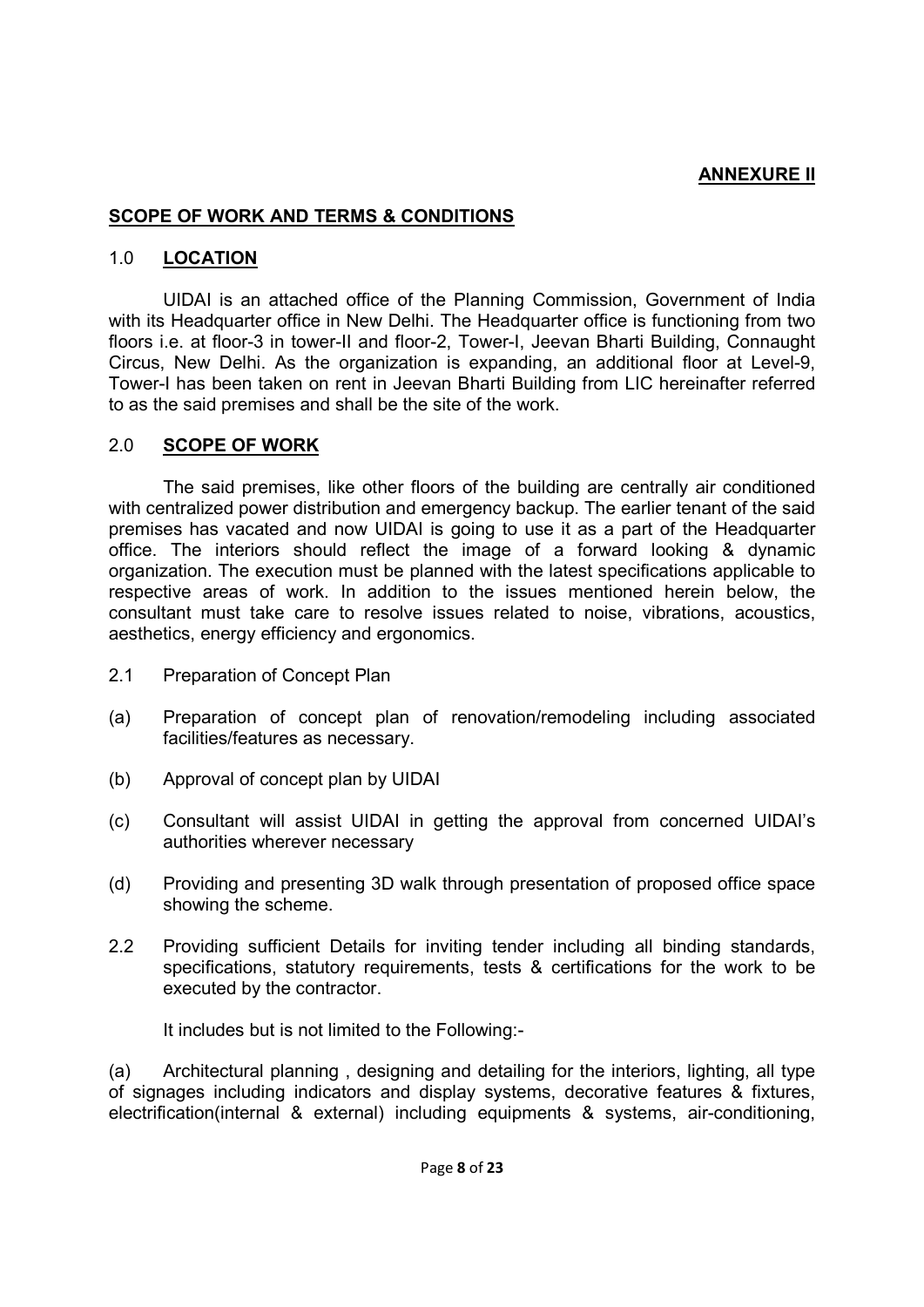communications & audio systems, firefighting & fire/smoke detection system, plumbing/sanitary work, sewerage system, data and phone conducting lines, office automation systems & equipments and other associated services required in the premises.

(b) Preparation of layout and service/tender drawing of all utilities like total electrical load required for the premises, firefighting arrangements, water supply storage/ network, sewage system.

(c) Preparation of comprehensive bill of quantities (BOQ) for all internal works for civil, electrical, air conditioning, plumbing/sanitary work, services and fire fighting work, office management system, Data, Communication system and other aforementioned items and framing of special conditions of contract, special specifications if any, makes of various materials to be used, in consultation with UIDAI for inclusion in the tender document.

- 2.3 Obtaining the approval of UIDAI for all design/estimates/drawings/specifications duly revising the drawings wherever necessary and/ or as directed.
- 2.4 Obtaining the Approval of plans from local bodies like NDMC, LIC, Fire department etc. as and when necessary.
- 2.5 Detail Designing and preparation of Drawing, which includes preparation of architectural & working drawings for the work to be executed.
- 2.6 Preparation of the NIT for work to be executed by contractor.
- 2.7 Preparation of the Tender document-complete with all annexures, forms and formats.
- 2.8 Evaluation of the tender & framing recommendations including processing of evaluation documents comparative statements.
- 2.9 Preparation of Agreement and related documents.
- 2.10 Monitoring & supervision of the execution of work including testing/sampling/measuring and preparation of all reports as and when required by UIDAI.
- 2.11 Recommending, evaluating and getting approval for all the deviations if the need arises.
- 2.12 Processing and preparation of the completion certificate.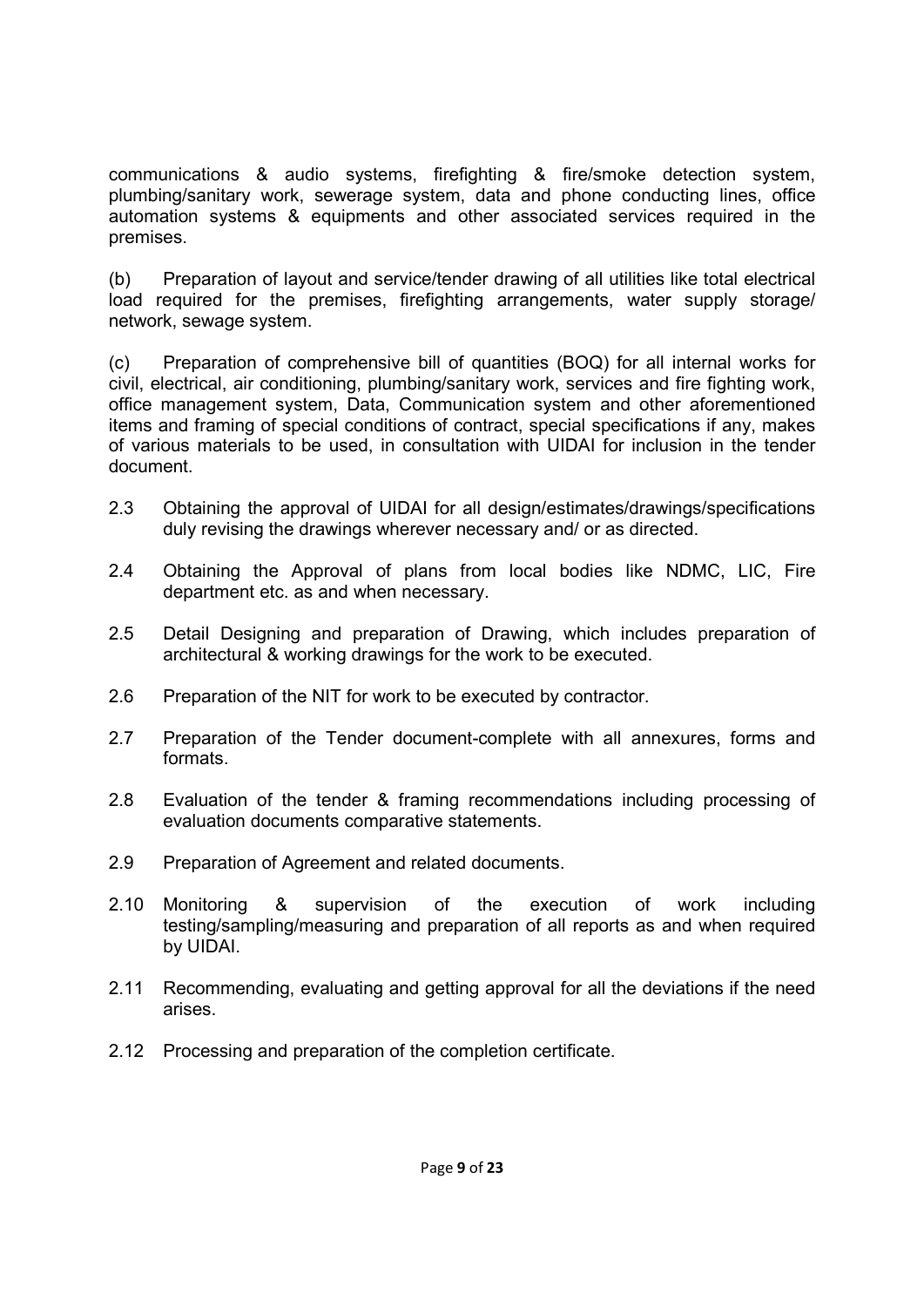- 2.13 Besides the drawing mentioned above, preparation of any other details/drawing and specification as may be required during execution of the project for the completion of work, in 6 sets.
- 2.14 Preparation of completion drawing for all the works completed as above and submission of 4 copies of such drawings and Soft Copies of all drawings for office record.

3.0 **OVERALL SCOPE OF SERVICE**: Broadly it includes but is not limited to the following:

3.1 The tender design for civil, electrical and other works is to be prepared by consultant, keeping in view that the contract package for civil works would be on "Design and Construct basis"

3.2 Consultant shall recommend the designs for adoption as Tender design covering all aspects relevant to the implementation of civil, electrical and other works, and in degree of details as required in tender documents for such project.

3.3 Finalization of outline design criteria, specifications, standards and codes of practice to be followed for design and construction. The said Premises should be green and disable/handicap friendly as far as possible.

3.4 The recommended specifications and design criteria will also cover the methods of construction, design of temporary works and disposal of released materials etc. The specifications will also prescribe the tests and acceptance standards for various components of works.

3.5 It is to be ensured that the designs and specifications will meet the project requirement at reasonable cost, without imposing any limitations in regard to competitive tendering.

3.6 Based on the tender designs, and accepted design criteria, specifications, standards and codes of practice, the general consultants shall prepare a suitable BOQ.

3.7 The tender and contract document will also include but will not be limited to the following

- Notice Inviting Tenders (NIT)
- Form of Tender
- Instructions to Tenderers
- Conditions of Contract
- Employer's requirements
- Outline of Technical Specifications
- Bill of Quantities
- Tender schedule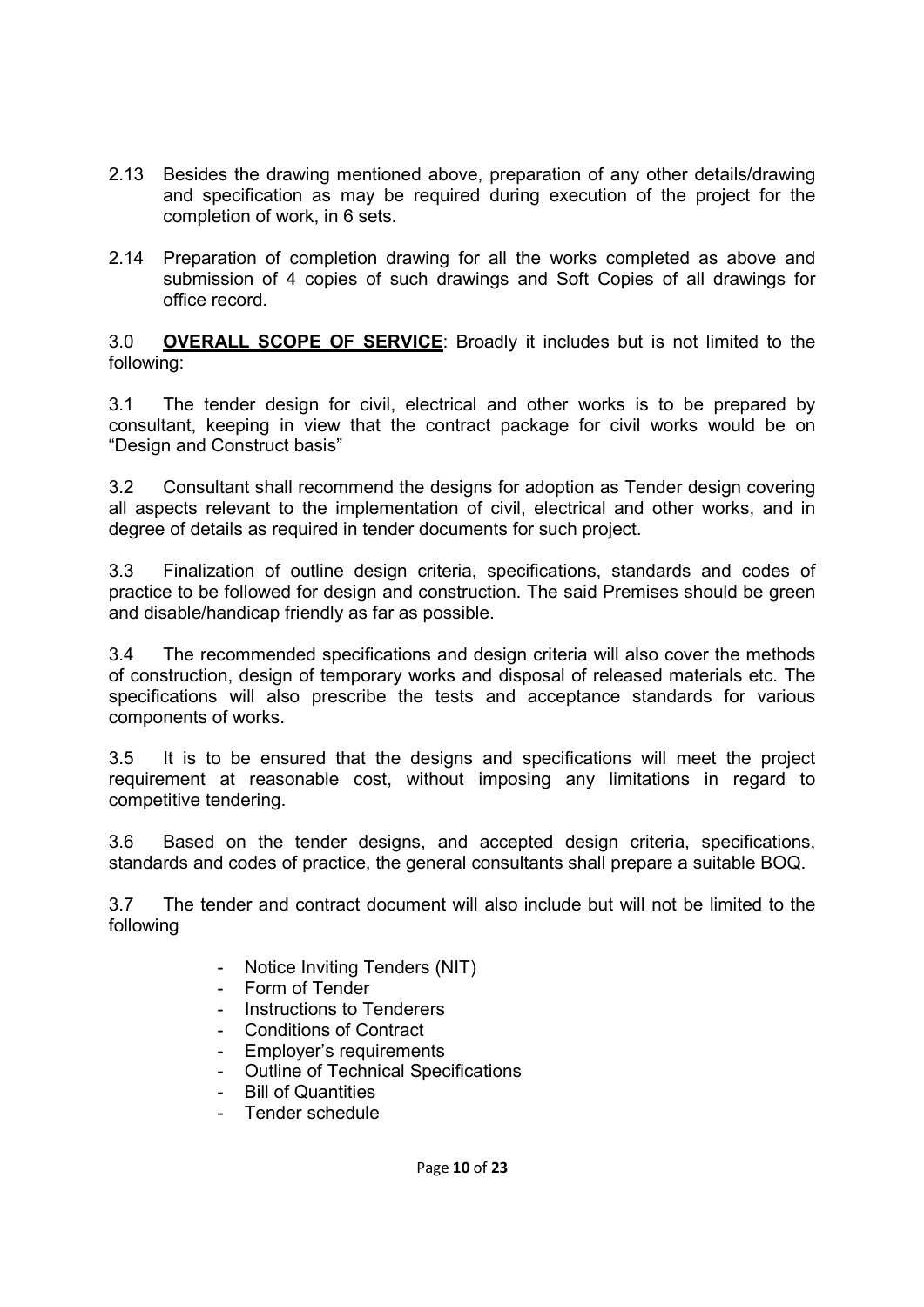- Drawings
- Form of Contract Agreement
- Reference Documents
- Special conditions of Contract
- Binding statutory requirements
- Stipulation of mandatory tests and certificates
- Payment scheme and terms
- Detail of site conditions & measurements.
- All forms and formats

3.8 The tenders would be invited by UIDAI on the basis of the tender documents prepared by the Consultant and approved by the UIDAI.

3.9 Review of Project Design submitted by Contractor(s) for renovation/remodelling Work.

3.10 The Consultant shall review and check the design, including drawings and other related documents submitted by the Contractor(s) for conformity with the Specifications and the UIDAI requirements and good engineering practices. Particular emphasis shall be given to the renovation planning and design in aspects of impact on the environment and urban activities as well as effects on the scheduling of works. The responsibility for correctness and completeness of Contractor's designs remain with the Contractor as stipulated in the Contract.

3.11 The Consultant shall visit to site of work as and when required to confirm/clarify decision or interpretation of drawings and specifications and attend meeting as and when required.

## **4.0 PROJECT MANAGEMENT INCLUDED IN CONSULTANCY SERVICE**

4.1 The consultant shall supervise the execution of work by the contractor closely. For this purpose he shall engage and deploy the following site supervisors: -

(a) Site Supervisor (Civil): - He should be diploma in Civil Engineering with minimum of five years of work experience in construction of buildings preferably office buildings.

(b) Site Supervisor (Electrical): - He should be diploma in Electrical Engineering with minimum of five years of work experience in electrical and air conditioning work in buildings preferably in office buildings.

4.2 The Consultant and both aforementioned site supervisors must be available on mobile/landline all 24 hours 7 days a week on pre-informed numbers to be made available to UIDAI. He should be present and available on site all 7 days a week for at least 8 hrs. Timings may vary as per requirement of UIDAI over the entire period of 24 hrs. through the day. Dispensation for genuine reasons shall be given by UIDAI. The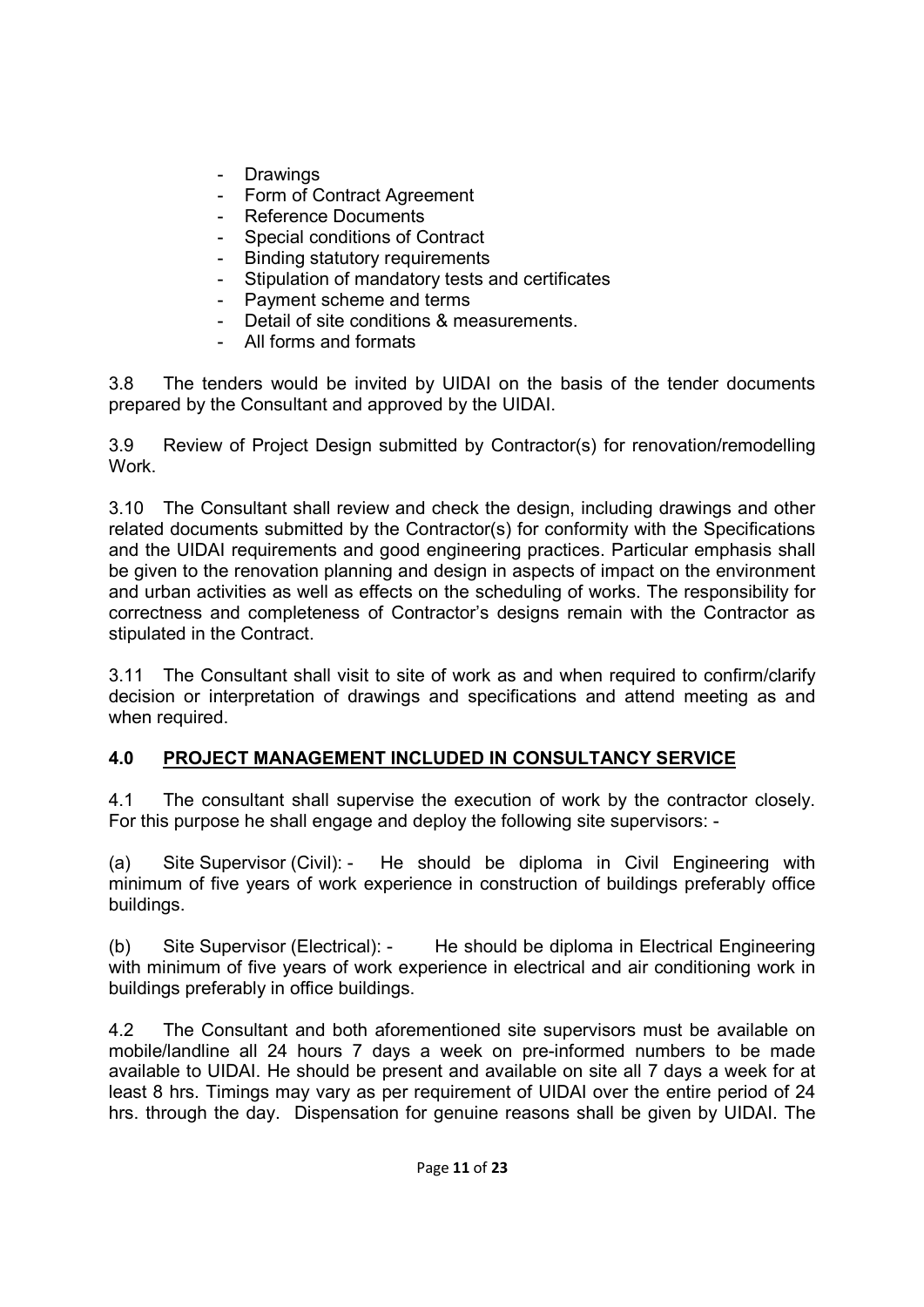consultant shall be committed to discharge the various liability of the employer with respect to the acts of commission and omissions of both the supervisors.

4.3 Consultant is responsible to ensure completion of renovation/remodeling work in 90 days time, therefore no additional payment shall be made beyond 90 days for Consultancy Service under any circumstances or any reason whatsoever.

### 4.4 Construction Supervision:

 The Consultant shall be responsible for supervising the construction of the project, for its implementation to the desired quality and giving due regard to its time schedule. Suitable system shall be developed by consultant for ensuring quality and time schedule for the work and reporting the same to UIDAI. The activities will include but not limited to the following: -

#### 4.5 Site Visits

- 1) To undertake visits to the construction sites, monitor the contractor's activities for quality assurance, for conformity to Contract.
- 2) To monitor contractor's activities with goal of minimizing adverse effects on office working, neighborhood, surroundings and the environment.
- 3) Consultant shall keep UIDAI informed of their findings and recommendations resulting from these site visits.
- 4) Consultant shall keep a record of his site visits and observations therein. He shall hand over such record to UIDAI and when required.

Continuous co-ordination will be required with various local authorities and govt. departments for resolution of issues related to the implementation of the project. While the main coordinating agency will be the UIDAI, the consultant will be associated wherever required to provide technical support by way of data, drawings, sketches and technical aspects of the issues.

4.6 Conducting or getting the required tests conducted on various materials from time to time as per Codal provisions and maintaining the quality related records for inspection by UIDAI.

4.7 Recording of measurements of work done by the contractor in consonance with the schedule and conditions of the contract for on-account payment to the contractor. It includes keeping account of the on account bills and examination of all bills and related records and making recommendations for payment.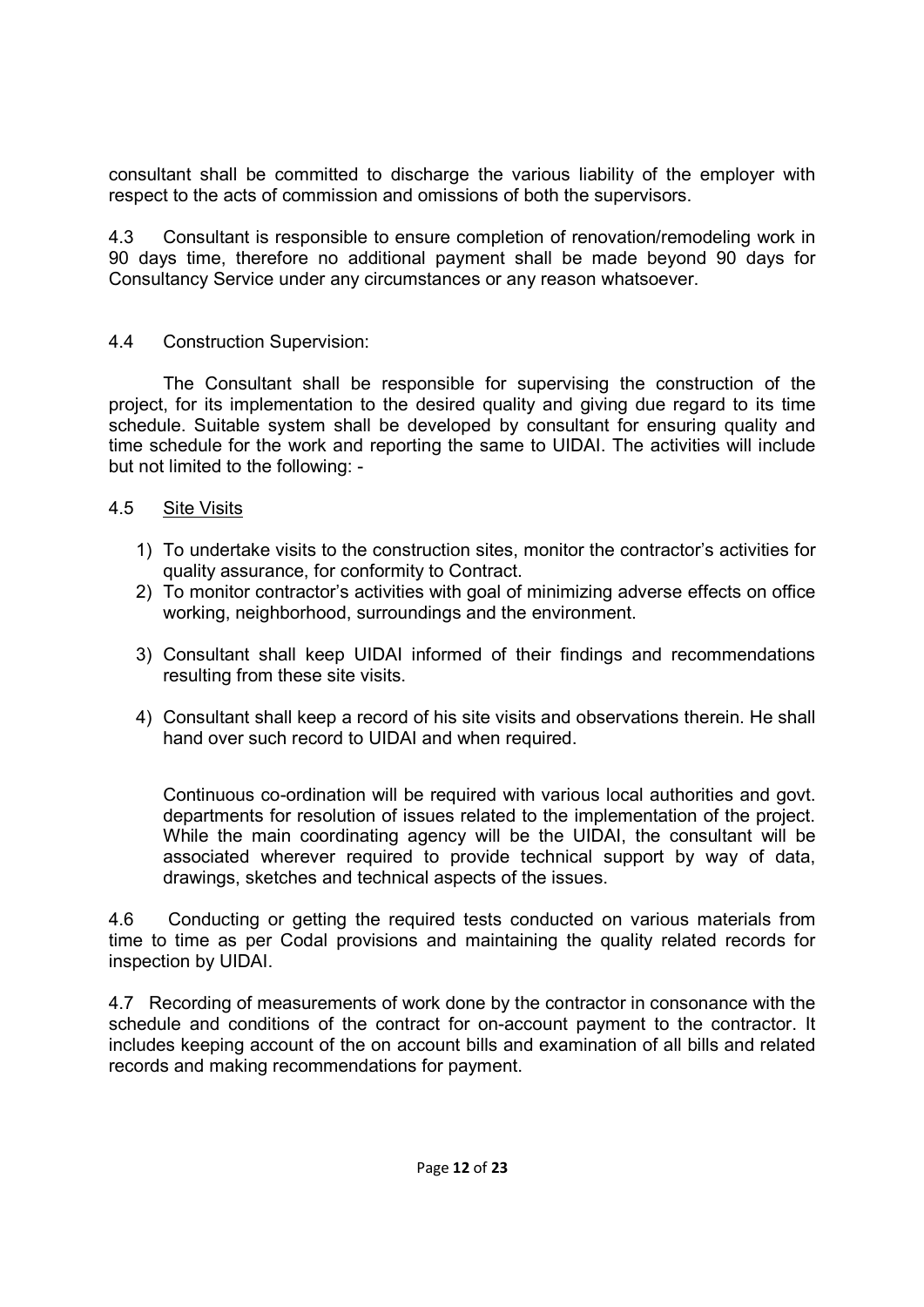# 5. **FEE**

 Consultant will have to quote percentage above or below over the estimated cost which will be corrected to actual cost of the work to arrive at the quantum of final payments.

5.1 In consideration of the performance of the consultancy Service, the UIDAI agrees to pay to the Consultant the agreed sum in stages, as detailed below. The receipt of an invoice from the Consultant at each stage should meet the requirements of Ministry of Finance for Service Tax purposes. All applicable tax deductions shall be made from such fee.

5.2 No invoice shall be submitted by the Consultant for payment (and if submitted the UIDAI shall be under no obligations to pay such invoice) until such time as the Report/work satisfies the requirements as given below.

5.3 The fee shall exclude the amount of Service Tax payable as per extant stipulations of Ministry of Finance. This will be borne by the consultant.

### 5.4 STAGES OF PAYMENT

| SI.No.                                         | <b>Description of Activity</b>                                                  | Fee payable % of<br><b>Total Fee for</b><br>Interior work |
|------------------------------------------------|---------------------------------------------------------------------------------|-----------------------------------------------------------|
| $\left( \begin{matrix} 1 \end{matrix} \right)$ | On preparation & approval of concept plan                                       | 10%                                                       |
| 2)                                             | On preparation & approval of architectural plan,                                | 15%                                                       |
|                                                | design and all drawings for all interior and aforementioned<br>associated work. |                                                           |
| 3)                                             | On preparation & approval of NIT & tender document                              | 10%                                                       |
| 4)                                             | On signing of agreement with the contractor for<br>execution of work.           | 10%                                                       |
| 5)                                             | On completion of 50% interior work                                              | 25%                                                       |
| 6)                                             | On completion of remaining work and completion<br>certificate                   | 30%                                                       |

5.5 The fees payable as above shall be released based on the estimated cost or the actual cost whichever is lower and available at that stage. The final adjustment shall be done on completion of the remaining work in the last stage of the payment so that the fee that was quoted as a percentage of the estimated cost becomes the fee arrived at by applying the same percentage to the final actual cost of the work.

### **TERMS AND CONDITIONS**

**6.0** The design of building, services and electrical installation will confirm to all relevant Indian Standard Codes and specifications.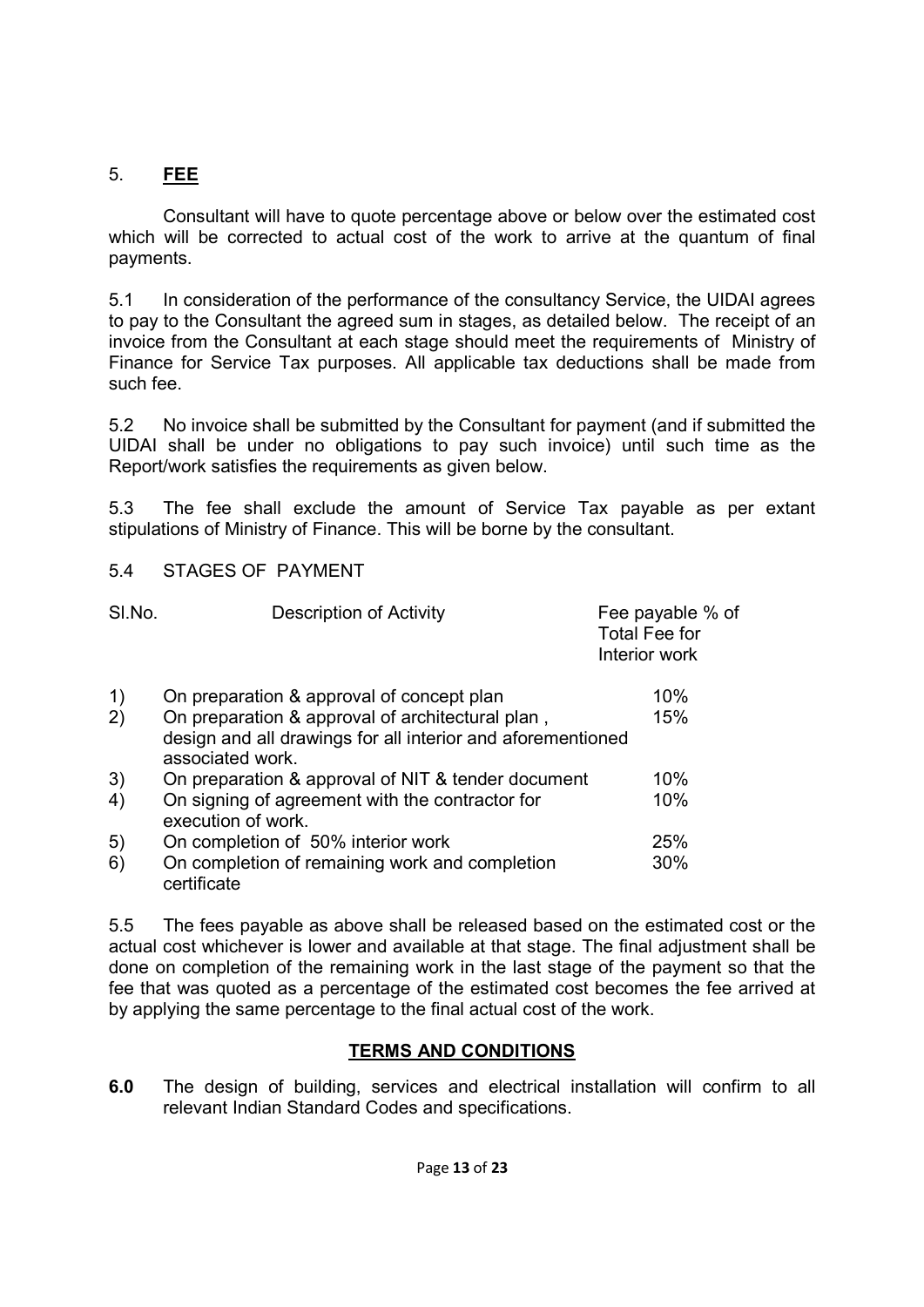## **7.0 FORE CLOSURE OF CONTRACT**

- 7.1 This offer may be fore-closed at any time by UIDAI upon seven days notice in writing being given, if the site is not handed over by UIDAI or if it is warranted due to unavoidable administrative reasons.
- 7.2 After the award of the work the consultant shall prepare the time schedule in consultation with UIDAI to ensure timely completion of the work.

## 8.0 **TERMINATION**

- 8.1 Without prejudice to the succeeding provision of this section the Agreement shall terminate on the completion of the provision of the Services to the UIDAI.
- 8.2 The UIDAI may by notice in writing immediately terminate this Agreement if the Consultant or any of the Consultant's personnel shall:
- 8.2.1 Be in breach of any of the terms of this Agreement which, in the case of a breach capable of remedy, shall not have been remedied by the consultant within ten days of receipt of a notice from the UIDAI specifying the breach and requiring its remedy;
- 8.2.2 Having remedied the breach referred to in sub-paragraph 8.2.1 further breach the terms of the Agreement on two or more occasions;
- 8.2.3 Be incompetent, guilty of gross misconduct or any serious or persistent negligence or serious or persistent default in the provision of the services, including (but not limited to) the disclosure to any person not authorized by the UIDAI of any Confidential Information;
- 8.2.4 Commit any offence under the Prevention of Corruption Act 1988;
- 8.2.5 Fail or refuse after written warning to provide the Services properly required pursuant to the provision of the Agreement.
- 8.2.6 The consultant shall be paid the suitable compensation in case of foreclosure/termination of the contract commensurate with the satisfactory work done up to the limit decided by UIDAI and the decision shall be final and binding.

## 9.0 **AMENDEMENT/WAIVER**

 No amendment, modification or waiver of any provision of this Agreement shall in any event be effective unless the same has been made in writing and signed by a duly authorized officer of each of the parties, and approved in writing by other and any waiver or consent shall be effective only in the specific instance and for the specified purpose for which it is given.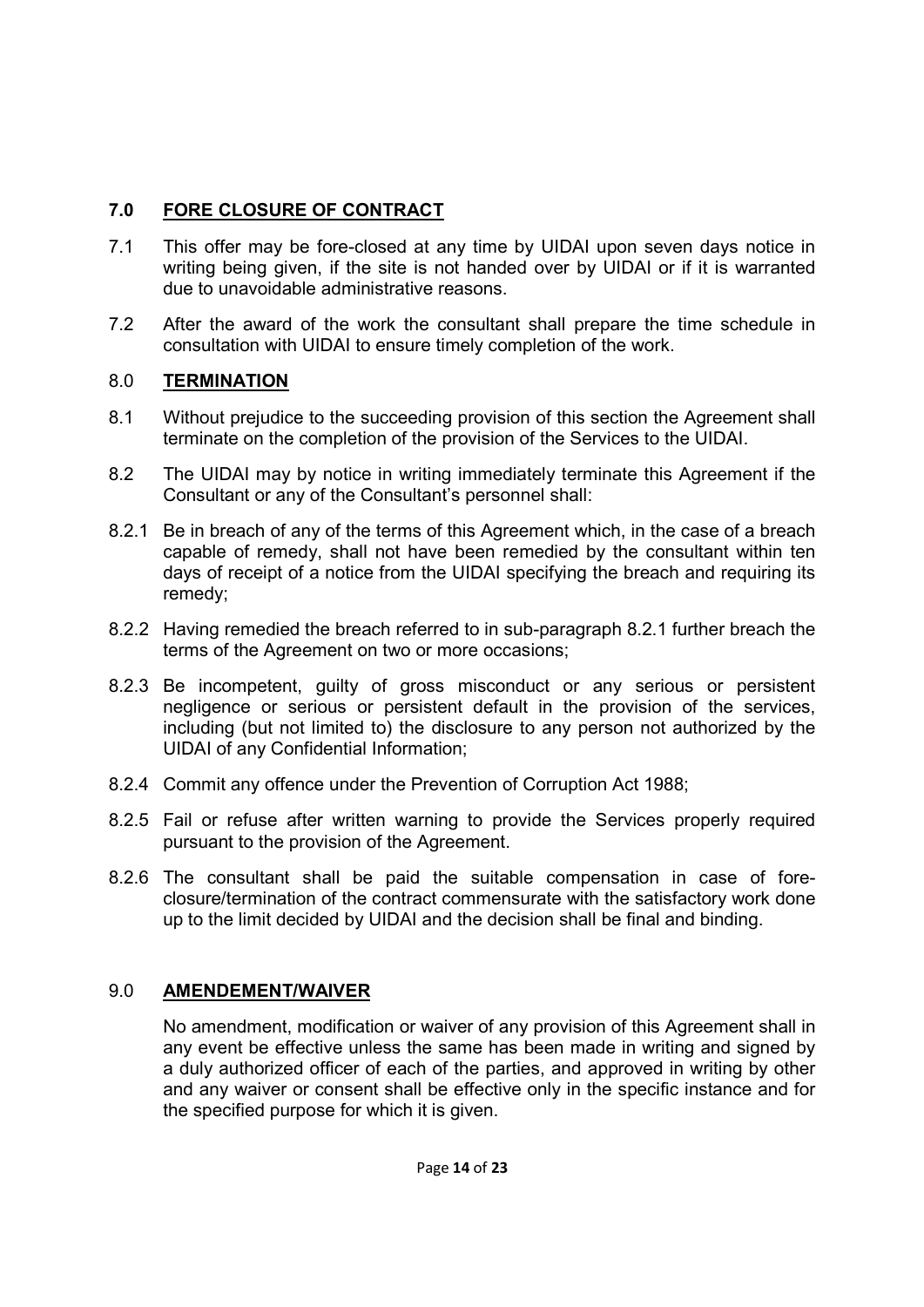## 10. **INDEMNITY TO CLIENT**

 The Consultant shall exclusively be liable and keep the UIDAI indemnified against all claims, action, damage, liability and harm of every description which may arise whether directly or indirectly in consequence of its provision of the Services.

## 11. **CONFIDENTIAL INFORMATION**

- 11.1 The Consultant agrees at all times to treat all Confidential information as secret and confidential to the UIDAI, and;
- 11.2 The Consultant shall not, save for in consequence of paragraphs 11.3 and 11.4 below, at any time, for any reason, disclose or permit to be disclosed to any person any Confidential information and the Consultant shall not otherwise make use of or permit any use to be made of any Confidential information by any person.
- 11.3 Without prejudice to paragraph 11.1 the Consultant may disclose Confidential information to such of its personnel as needs to know in order to provide the Service. However, in doing so the Consultant shall at all times ensure that its personnel involved in providing the Service, or who otherwise come across Confidential information in the course of their duties are made aware of the nature of the Confidential information and do not disclose it or otherwise breach the provisions of this section.
- 11.4 Confidential information may be released pursuant to requirements of legislation which include but not limited to the Right to Information Act 2005 – only by operation of law.
- 11.5 On termination of this Agreement (however such termination may arise) the Consultant shall deliver if so required to the UIDAI all working papers, computer disks and tapes or other material and copies provided or prepared by it pursuant either to this Agreement or to any previous obligation owned to the UIDAI regarding the Project.

# 12. **INTELLECTUAL PROPERTY**

12.1 The Consultant warrants that in providing the Services it shall not infringe the copyright design, right patent or any other intellectual property right of any third party and indemnifies the UIDAI against any claim made against it arising from any infringement of any intellectual property right belonging to any third party.

12.2 The copyright and any other intellectual property in any material produced in the course of or in consequence of providing the services shall belong to the UIDAI absolutely. UIDAI can use the same anywhere else, without paying extra compensation to the consultant.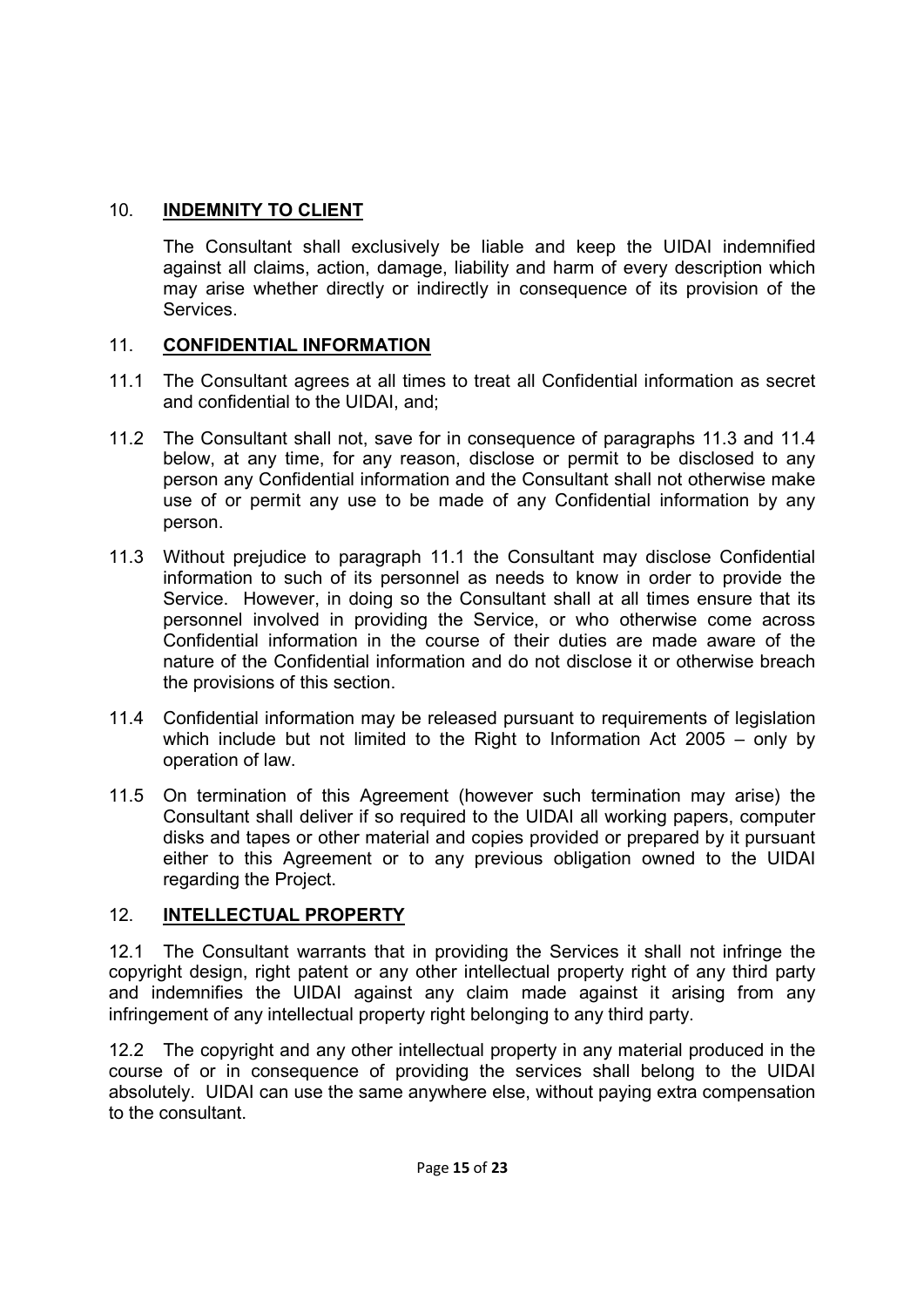## 13. **DISPUTES**

13.1 Any dispute which may arise as to the terms of this contract will be dealt with in accordance with the provision of this section.

13.2 If any dispute arises between the parties in relation to this contract, then either party may request the other to participate in a meeting of their respective senior managers or any other authorized officer/representative, in order to discuss the dispute and to agree to a strategy to resolve it. The Parties shall then liaise in good faith to arrange and implement the meeting within ten (10) working days and shall exchange statements at least three (3) clear working days prior to the date of the meeting, setting out their respective views of the issues, which are in dispute.

13.3 If notwithstanding any steps taken by the parties pursuant to paragraph 13.2, the dispute between them remains unresolved within one (1) month of the date on which the dispute arose, then the matter will referred to the Board of Directors/Board of Members of the respective parties, setting out the respective views on the issues and for the purpose of resolution of the dispute, if within fourteen (14) days, or such longer period as the parties may agree, of such request then fail to meet or resolve the dispute then paragraph 13.4 will apply;

13.4 If notwithstanding any steps taken by the parties pursuant to Clause 13.3, the dispute between them remains unresolved within the time period previously agreed, then either party may serve notice on the other to require the dispute to be referred to arbitration. The Arbitrator shall be appointed by DG&MD of UIDAI whose decision shall be final and binding, the arbitration proceedings shall take place at Delhi in accordance with the Arbitration and Conciliation Act, 1996, as may be amended or re-enacted from time to time.

# 14. **STATUS**

 Throughout the operation of this agreement and upon termination the Consultant shall at all times have the status of a self-employed person and for the avoidance of doubt neither the Consultant nor the employees, agents or servants shall acquire the status of employee of the UIDAI and shall not be entitled to any pension, bonus or other benefit (other than the fee payable under this Agreement) from the UIDAI. The Consultant shall be and hereby undertake responsibility of all income tax liabilities or similar taxes and levies in respect of its fees and the Consultant hereby indemnifies the UIDAI in respect of any claims that may be made by the relevant authorities against the UIDAI in respect of income tax or similar contributions, taxes or levies relating to the Consultant's services pursuant to this Agreement.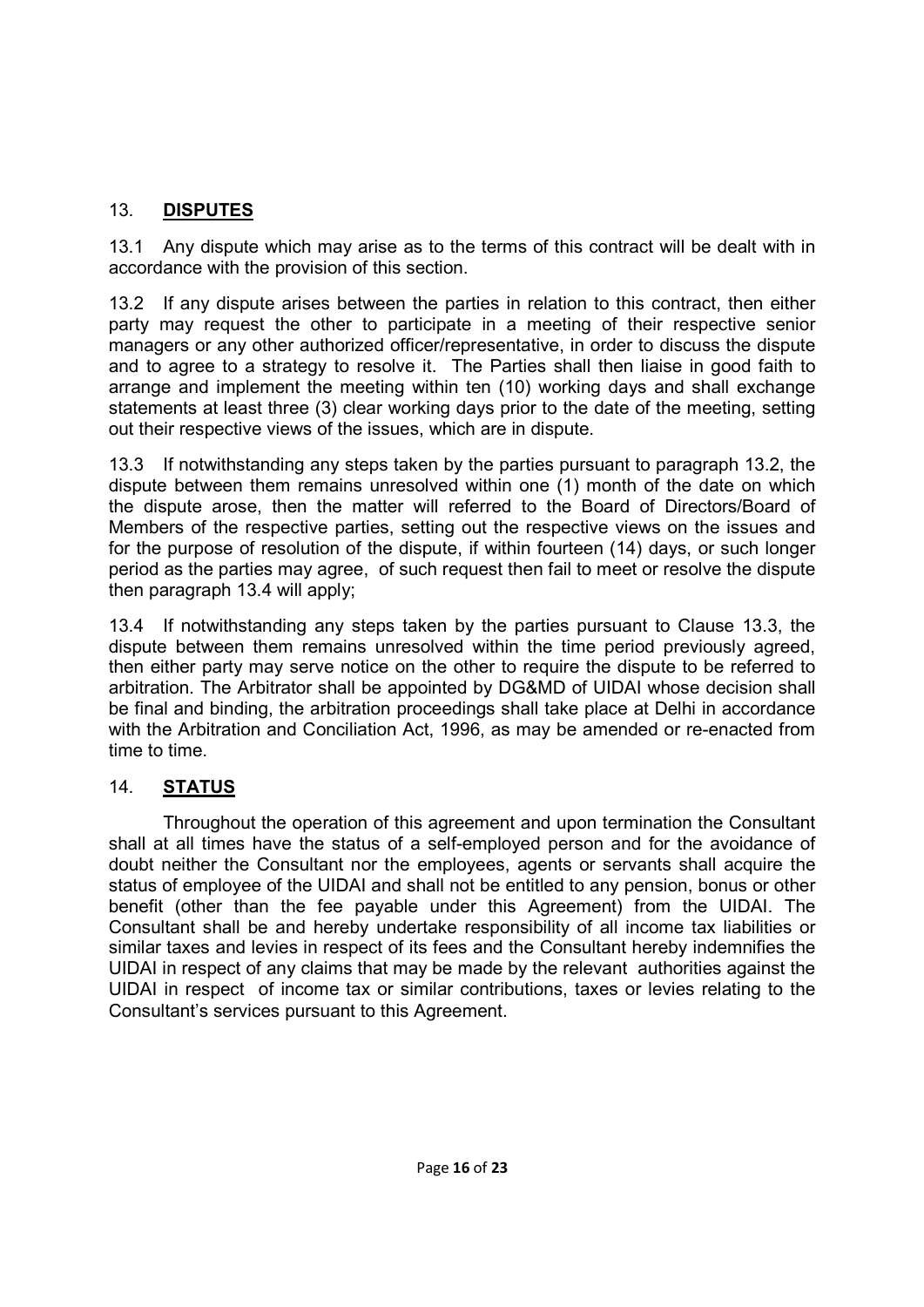## 15. **SET OFF**

 Whenever under this contract any sum of money shall be either overpaid to the Consultant by the UIDAI and therefore recoverable , or is otherwise payable by the Consultant to the UIDAI, then the amount due may be deducted by the UIDAI from any sum then due or which at any time thereafter becomes due to the Consultant under this contract. The exercise by the UIDAI of its rights under this provision shall be without prejudice to any other rights or remedies which are available to the UIDAI at any time under the contract, or otherwise at law or in equity.

## 16. **NOTICES**

16.1 Any notices to be served by the parties under this contract shall (subject to any contrary provision of this contract) be served by registered post or courier or facsimile transmission and any notice:-

16.1.1 to the UIDAI shall be sent to DDG/Admin/UIDAI or to such other person/address as may from time be notified to the Consultant by the UIDAI for the purposes of this paragraph;

16.1.2. to the consultant, shall be addressed to the Consultant at the premises or to such other person/address as may from time to time be notified to the UIDAI by the Consultant for the purposes of this paragraph in writing only.

- 16.2 If a notice is served by:
- 16.2.1 registered post or courier, it shall be deemed served on the second working day after posting;
- 16.2.2 facsimile transmission (FAX), shall be deemed served on the day of its transmission if transmitted prior to 4.00 pm, or if it is transmitted after this time on the day in question then it shall be deemed served on the next working day;
- 16.2.3 either party may give notice to the other of change of address/telefax nos for Service of Notices in accordance with the provisions of this Section.

## 17. **GOVERNING LAW**

 This Agreement shall be governed by and construed in accordance with the substantive laws of India.

## 18. **ASSIGNMENT**

 This Agreement is personal to the Consultant and any right or obligation arising under it may not be sub-contracted assigned or otherwise transferred without the prior consent in writing of the UIDAI, except to the extent mentioned elsewhere in the tender document.

## 19. **LIQUIDATED DAMAGES**

 A penalty of 1/2% (half percent) of consultancy amount per week, subject to total maximum amount of 10% of the total consultancy amount shall be levied, if the default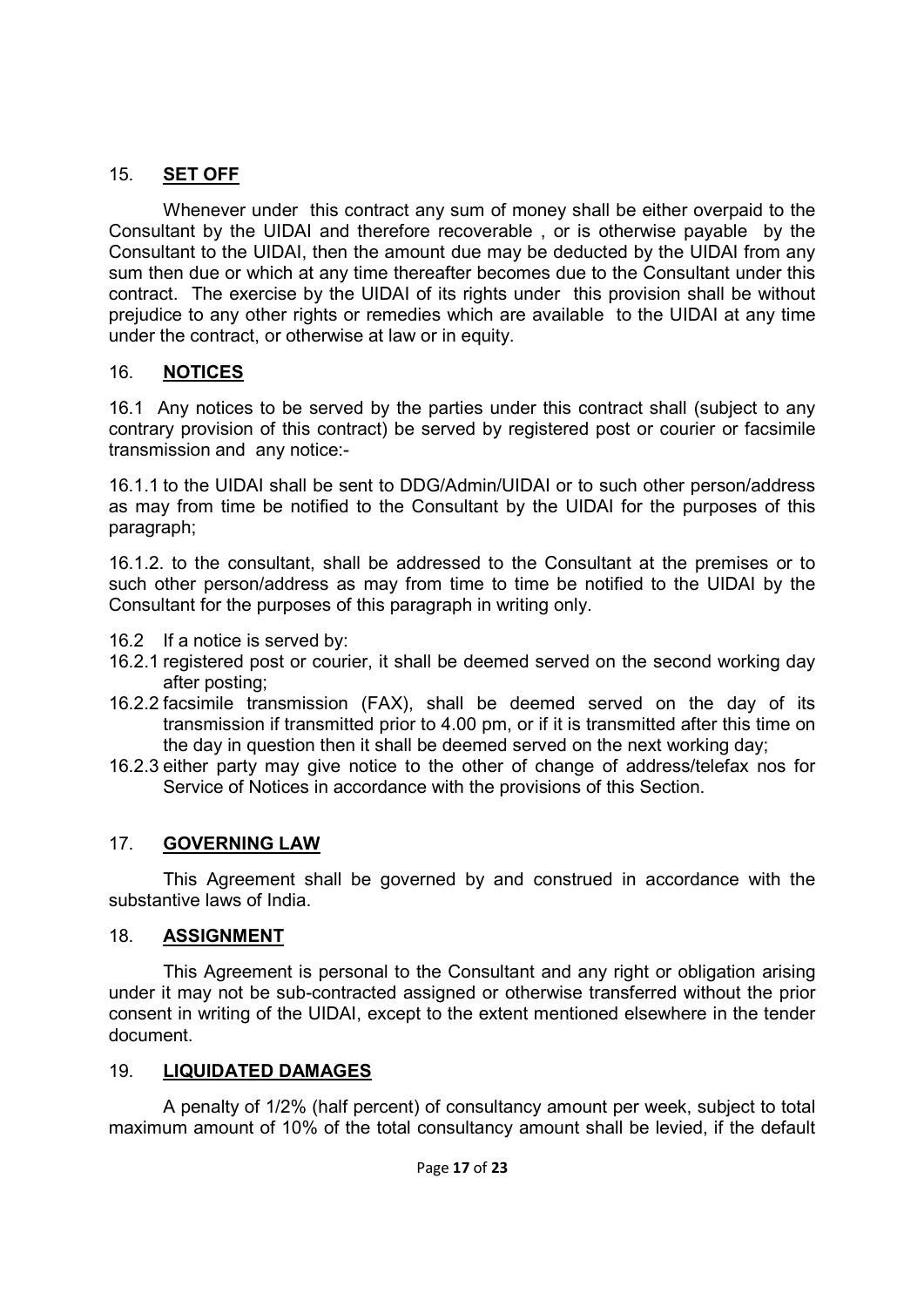is not made good after serving notices to the party. Contract/order will be terminated at the risk and cost of the consultant unless the explanation is received and accepted. The risk and cost liability shall be limited to performance security which shall be forfeited in such case.

## 20. **FORCE MAJEURE**

20.1 The Consultant shall not be liable for forfeiture of its performance security, liquidated damages or termination for default, to the extent that, delay in performance or other failure to perform its obligations under the Contract is the result of an event of Force Majeure.

20.2 For purpose of this clause, "Force Majeure" means an event beyond the control of either party and not involving either party's fault or negligence and not foreseeable. Such events may include, but are not restricted to, wars or revolutions, fires, floods, epidemic, quarantine restrictions and freight embargo.

20.3 If a Force Majeure situation arises, either party shall promptly notify the other party in writing of such conditions and the cause thereof. Unless otherwise directed by the UIDAI in writing, the Consultant shall continue to perform its obligations under the Contract as far as is reasonably practical, and shall seek all reasonable alternative means for performance not prevented by the Force Majeure event.

20.4 However, the UIDAI may terminate this Contract, without penalty, by giving a written notice of minimum 7 days to the Consultant, if as a result of Force Majeure the Consultant is unable to perform a material portion of the services for a period of more than 30 days.

## 21. **VALIDITY OF CONTRACT**

The contract shall be valid till the said premises is commissioned by UIDAI.

## 22. **GENERAL**

- a) The tenders shall be submitted in sealed cover subscribing the name of the work on the cover.
- b) UIDAI reserves the right to split the work and to award the job to one or more than one agency without assigning any reason whatsoever.
- c) UIDAI reserves itself the right to accept or reject any or all tenders without assigning any reason. Tenders in which any of the prescribed conditions are not fulfilled or incomplete in any respect are liable to rejected.
- d) Payment of work done shall be made against submission of bill and duly certified by Engineer/UIDAI representative as per schedule of payment.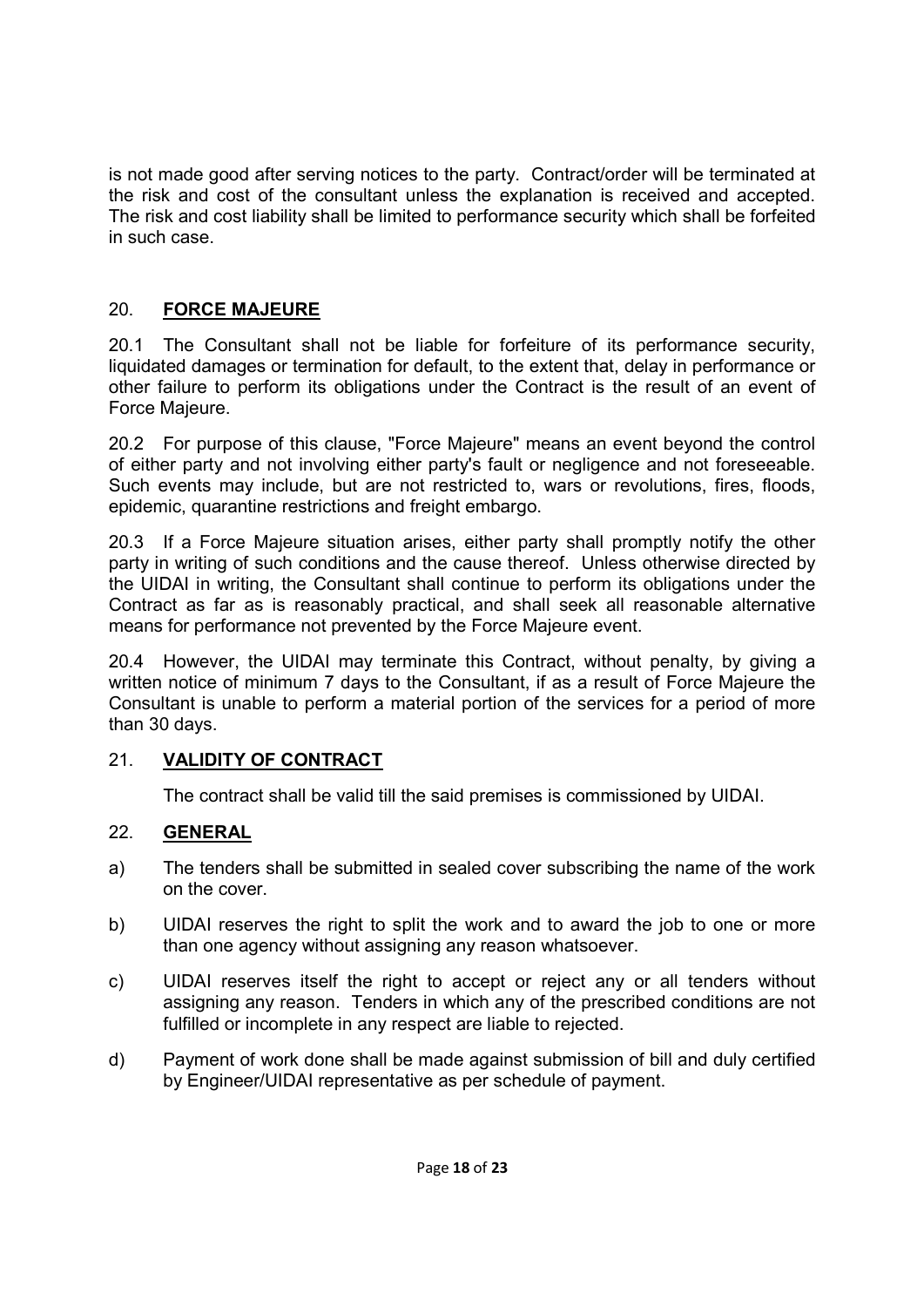- e) All communications to be in writing and all drawing to be signed. Contract shall be administered by ADG/Admn/RS as the UIDAI representative. All records and drawing must bear the signature of UIDAI representative if an when deemed to be approved. No unrecorded additions/alterations/corrections not signed by UIDAI representative will be considered.
- f) Engineer/UIDAI representative shall have powers to make any alteration, omission, addition to or substitution for the original work and no claims whatsoever on account of above shall be entertained except payment for the actual work done as mentioned in prescribed clause.
- g) Clauses of Arbitration, Risk & cost and liquidated damages shall be applicable as given in this letter after acceptance the quotation.
- h) Work is of a specialized nature and time schedule given shall be strictly adhered to.
- i) Where this tender and /or the agreement to be signed are falling short of stipulations/provisions, the provisions contained in CPWD codes and CPWD Manuals shall be imported into the tender/contract but not if they are repugnant to the context and/or not expressly provided therein.

 $\mathsf{End}$  and  $\mathsf{End}$  and  $\mathsf{End}$  and  $\mathsf{End}$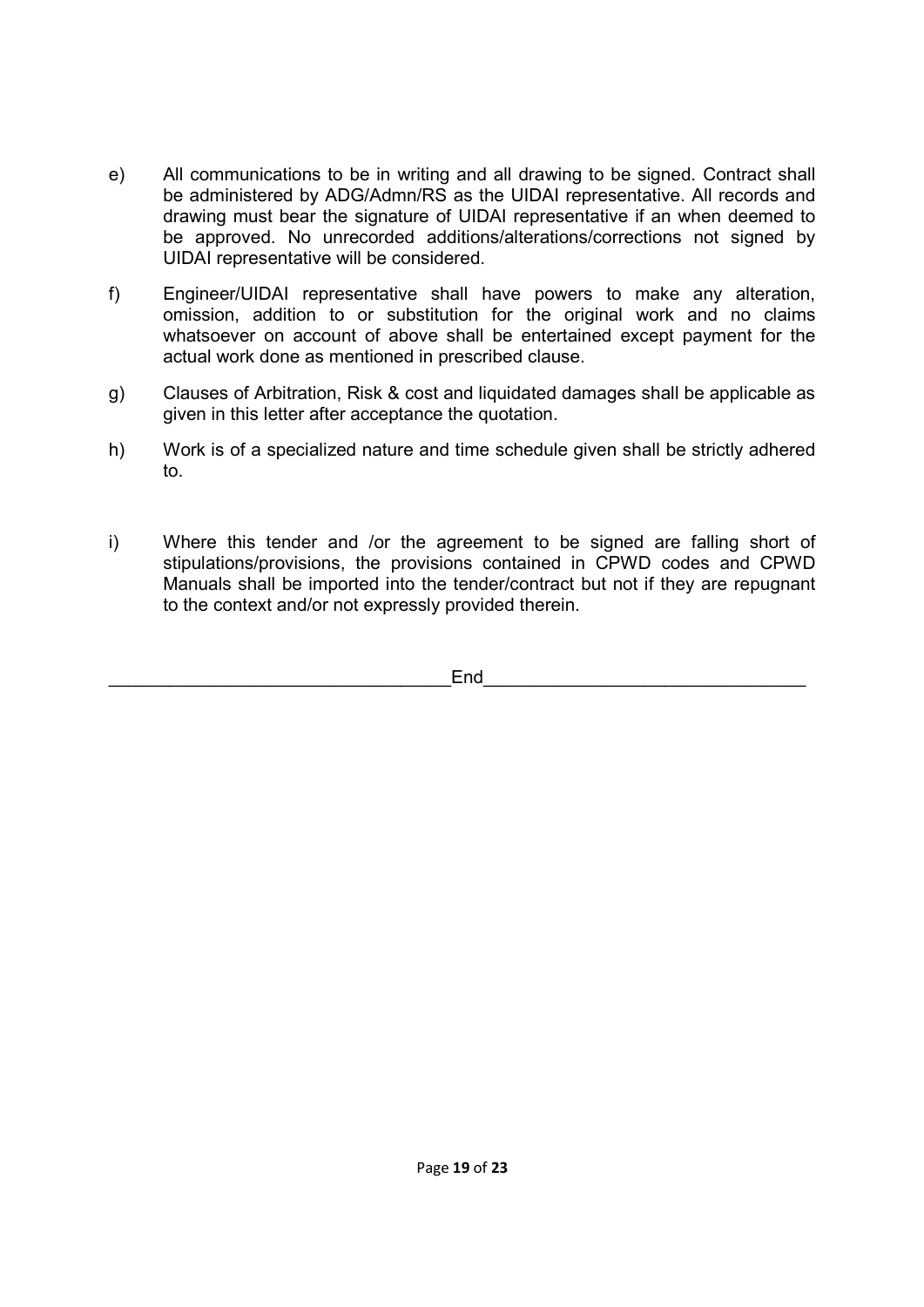### **ANNEXURE III**

# **PRICE TENDER/OFFER BY THE TENDERER**

| <b>DESCRIPTION OF ITEM</b>              | <b>FEE</b>                                                                                                                                                                                                                                                                          |  |
|-----------------------------------------|-------------------------------------------------------------------------------------------------------------------------------------------------------------------------------------------------------------------------------------------------------------------------------------|--|
| Scope of work as defined in Annexure-II | % of the estimated cost mentioned in the<br>NIT or actual cost (whichever is lower and<br>available at that stage). This % will be<br>applied at various stages of payment and<br>applied to the actual cost of the completed<br>work to arrive at the final quantum of<br>payment. |  |
|                                         | %<br>(FILL IN CLEARLY)                                                                                                                                                                                                                                                              |  |

(Signature of the tenderer)

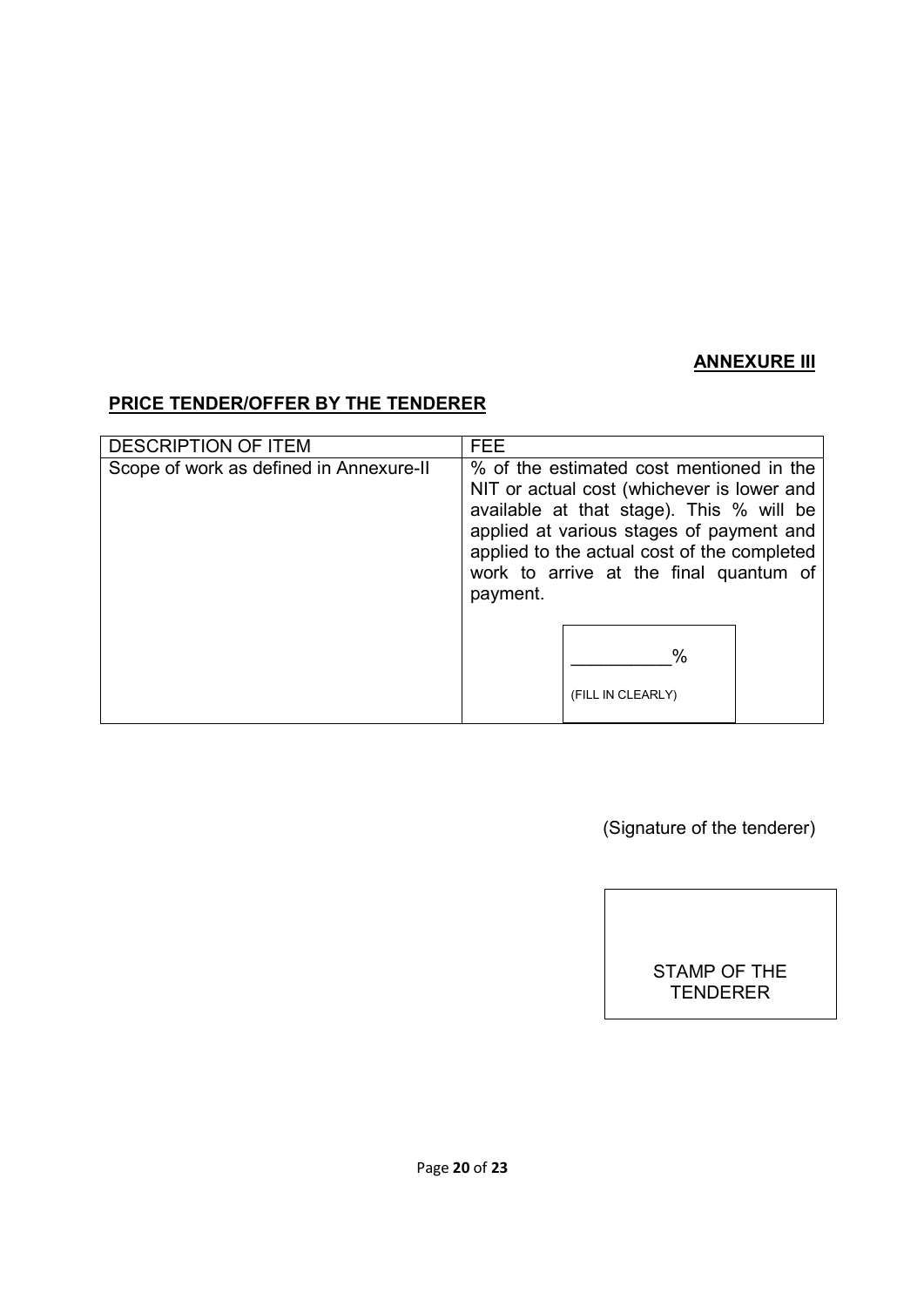#### **ANNEXURE-IV**

#### **BANK GUARANTEE FOR PERFORMANCE SECURITY -FORMAT**

To

The Director General & Mission Director Unique Identification Authority of India, Jeevan Bharathi Building, Tower-II, Level-III, Connaught Circus, New Delhi-110001.

 In consideration of "Unique Identification Authority of India(UIDAI)" (hereinafter referred as the "Client", which expression shall, unless repugnant to the context or meaning thereof include its successors, administrators and permitted assigns) having awarded to M/S............................................having its office at ............................................(Hereinafter referred to as the "Consultant" which expression shall repugnant to the context or meaning thereof, include its successors, administrators, executors and assigns), a contract by issue of client's Contract Agreement no. / Letter of Acceptance No....................dated .......................and the same having been unequivocally accepted by the Consultant, resulting in a Contract valued at Rs............../- (Rupees......................) excluding service tax for "Consultancy services pertaining to detailed architectural & structural design and associated services for construction of Rail land Development Authority office complex in New-Delhi "(Hereinafter called the "Contract"), and the consultant having agreed to furnish a Bank Guarantee to the Client as "Performance Security as stipulated by the Client in the said contract for performance of the above Contract amounting to Rs. .................../- (Rupees..................................)

We, .......................... having registered office at .............................., a body registered/ constituted under the ............................................(hereinafter referred to as the Bank), which expression shall, unless repugnant to the context or meaning thereof, include its successors, administrators, executors and assigns do hereby guarantee and undertake forthwith pay to the Client, in full, without any deductions, set-off or counterclaim whatsoever to pay the client immediately on first demand any or, the sum claimed by the Client which shall not exceed Rs. ............................................/- (Rupees............................................) as aforesaid at any time upto............................................ without any demur, reservation, contest, recourse or protest and / or without any reference to or enquiry from the consultant. Any such demand made by the client on the bank shall be conclusive and binding notwithstanding any difference between the Client and the Consultant or any dispute pending before any Court, Tribunal, Arbitrator or any other authority. We agree that the Guarantee herein contained shall be irrevocable and shall continue to be enforceable till the Client discharges this guarantee.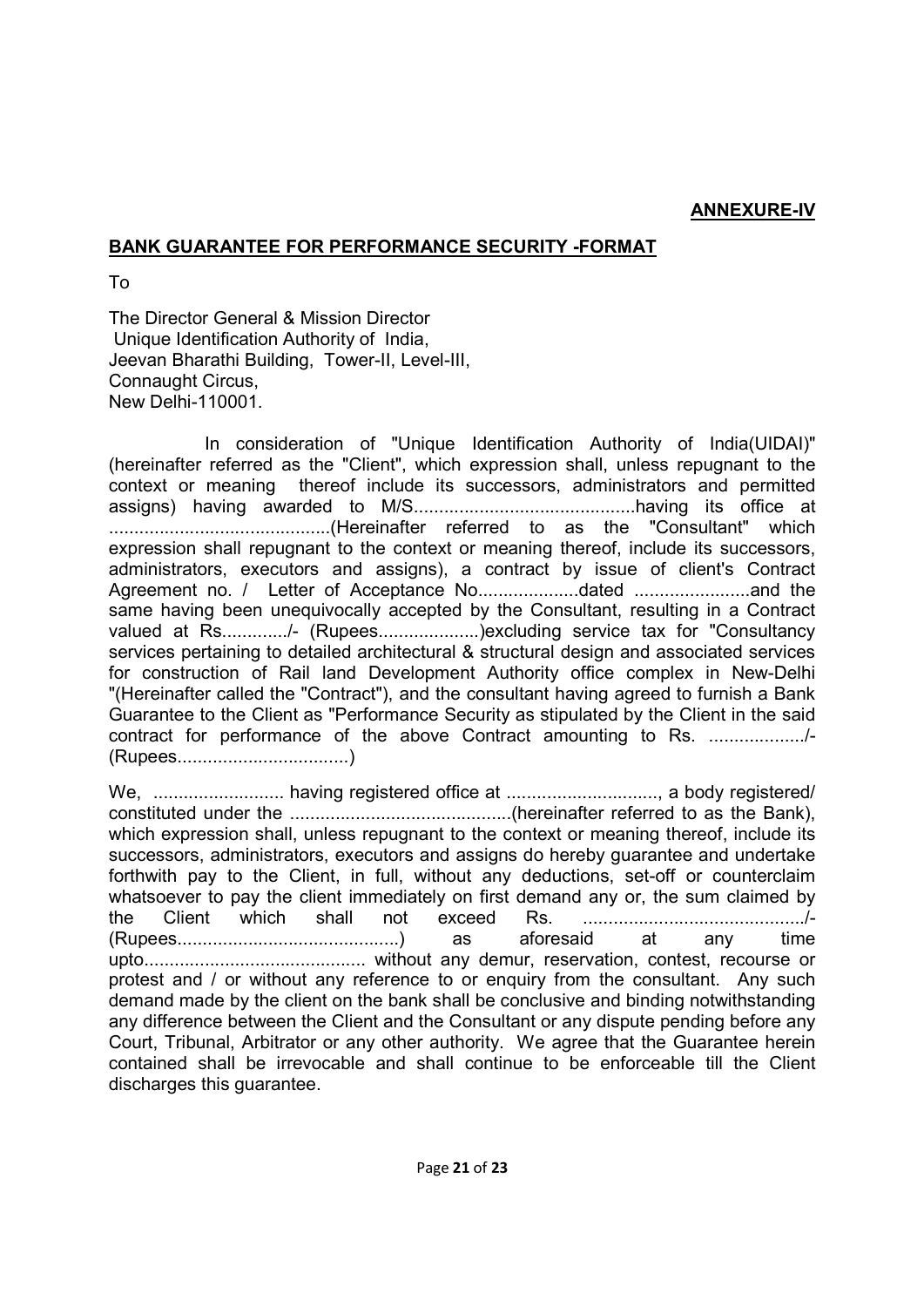The Client shall have the fullest liberty without affecting in any way the liability of the Bank under this Guarantee, from time to time to vary or to extend the time for performance of the contract by the Consultant. The client shall have the fullest liberty without affecting this guarantee, to postpone from time to time the exercise of any powers vested in them or of any right which they might have against the consultant and to exercise the same at any time in any manner, and either to enforce or to forbear to enforce any covenants, contained or implied, in the Contract between the Client and the Consultant any other course or remedy or security available to the Client. The bank shall not be relieved of its obligations under these presents by any exercise by the Client of its liberty with reference to the matters aforesaid or any of them or by reason of any other act or forbearance or other acts of omission or commission on the part of the Client or any other indulgence shown by the Client or by any other matter or thing whatsoever which under law would but for this provision have the effect of relieving the Bank.

The Bank also agrees that the Client at its option shall be entitled to enforce this Guarantee against the Bank as a principal debtor, in the first instance without proceeding against the Consultant and notwithstanding any security or other guarantee that the Client may have in relation to the Consultant's liabilities.

The Client shall be entitled to make unlimited number of demands under this Bank Guarantee, provided that the aggregate of all sums paid shall not exceed the guaranteed amount.

The Bank shall make the payment hereunder against the receipt of a demand without any proof for document, notwithstanding any dispute by the Consultant, and such a demand shall be a conclusive evidence of the Banks liability to pay the Client.

The Bank Guarantee shall be continuing irrevocable obligation.

Any waivers, extensions of time or other forbearance given or variations required under the Contract or any invalidity, unenforceability or illegality of the whole or any part of the contract or rights, of any Party thereto , or amendment or other modification of the Contract, or any other fact, circumstance, provision of statue of law which might, entitle the Bank to be released in whole or in part from its undertaking, were its liability to be secondly and not primary, shall not in any way release the Bank from its obligations under this Bank Guarantee.

Any demands, shall be deemed to have been duly served: if delivered by hand, when left at the property address for service; and if given or made by pre-paid registered post or facsimile transmission, when received.

This Bank Guarantee shall be governed by and construed in accordance with the laws of the Republic of India and the parties to this Bank Guarantee hereby submit to the jurisdiction of the Courts of............................................ for the purposes of settling any disputes or differences which may arise out of or in connection with this Bank Guarantee, and for the purposes of enforcement under this Bank Guarantee.